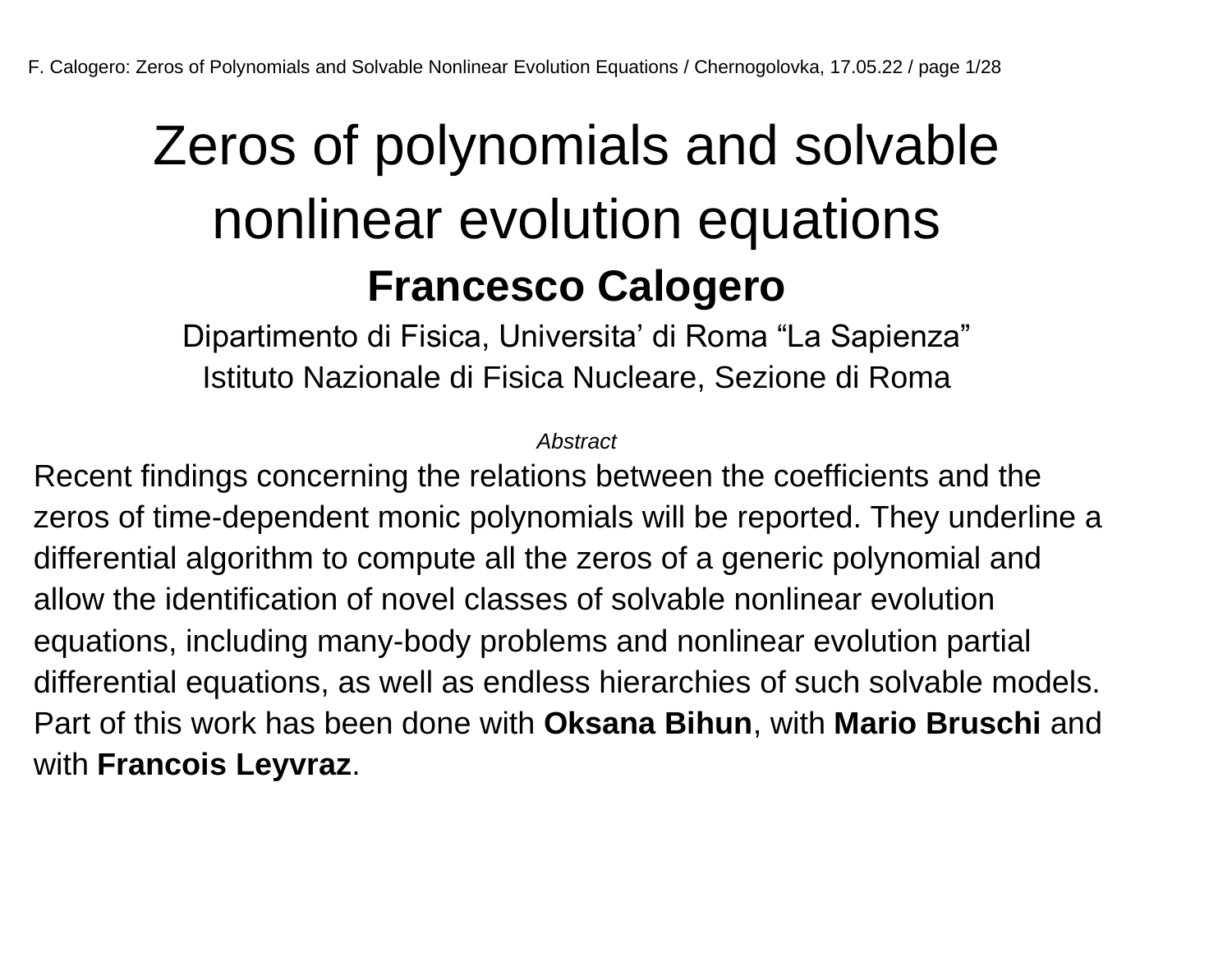F. Calogero: Zeros of Polynomials and Solvable Nonlinear Evolution Equations / Chernogolovka, 17.05.22 / page 2/28

#### **References**

- [1] F. Calogero, "New solvable variants of the goldfish many-body problem", Studies Appl. Math. **137** (1), 123-139 (2016); DOI: 10.1111/sapm.12096.

- [2] O. Bihun and F. Calogero, "A new solvable many-body problem of goldfish type", J. Nonlinear Math. Phys. **23**, 28-46 (2016).

- [3] O. Bihun and F. Calogero, "Novel solvable many-body problems", J. Nonlinear Math. Phys. **23**, 190-212 (2016).

- [4] O. Bihun and F. Calogero, "Generations of monic polynomials such that the *coefficients* of the polynomials of the next generation coincide with the *zeros* of polynomial of the current generation, and new *solvable* many-body problems", Lett. Math. Phys. **106** (7), 1011-1031 (2016).

- [5] F. Calogero, "A solvable *N*-body problem of goldfish type featuring *N<sup>2</sup>* arbitrary coupling constants", J. Nonlinear Math. Phys. **23**, 300-305 (2016).

- [6] F. Calogero, "Three new classes of *solvable N*-body problems of goldfish type with *many arbitrary* coupling constants", Symmetry **8**, 53 (2016).

- [7] M. Bruschi and F. Calogero, "A convenient expression of the time-derivative  $z_n{}^{\scriptscriptstyle (k)}(t)$ , of arbitrary order *k* of the zero  $z_n(t)$  of a timedependent polynomial *pN(z;t)* of arbitrary degree *N* in *z*, and solvable dynamical systems", J. Nonlinear Math. Phys. **23**, 474-485 (2016).

- [8] F. Calogero, "Novel *isochronous N*-body problems featuring *N arbitrary rational* coupling constants", J. Math. Phys. **57**, 072901 (2016); <http://dx.doi.org/10.1063/1.4954851> .

- [9] F. Calogero, "Yet another class of *new* s*olvable N*-body problems of goldfish type", Qualit. Theory Dyn. Syst. (printed online: 2016.10.04)

- [10] F. Calogero, "New *solvable* dynamical systems", J. Nonlinear Math. Phys. **23**, 486-493 (2016).

- [11] F. Calogero, "*Integrable Hamiltonian N*-body problems in the plane featuring *N arbitrary* functions", J. Nonlinear Math. Phys. **24**(1), 1-6 (2017).

- [12] F. Calogero, "New C-integrable and S-integrable systems of nonlinear partial differential equation", J. Nonlinear Math. Phys. . **24**(1), 142- 148 (2017).

- [13] F. Calogero, "Nonlinear differential algorithm to compute all the zeros of a generic polynomial", J. Math. Phys. **57**, 083508 (4 pages) (2016); [http://dx.doi.org/10.1063/1.4960821\)](http://dx.doi.org/10.1063/1.4960821). [arXiv:1607.05081v1](http://arxiv.org/abs/1607.05081v1) [math.CA**]**.

- [14] F. Calogero, "Comment on "Nonlinear differential algorithm to compute all the zeros of a generic polynomial" [J. Math. Phys. **57**, 083508 (2016)]", J. Math. Phys. **57**, 104101 (4 pages) (2016).

- [15] O. Bihun and F. Calogero, "Generations of *solvable discrete-time* dynamical systems", J. Math. Phys. **58**, 052701 (2017); doi: 10.1063/1.4928959.

- [16] F. Calogero and F. Leyvraz, "The peculiar (monic) polynomials the zeros of which equal their coefficients", J. Nonlinear Math. Phys. (submitted to, 2017.05.20).

- [17] F. Calogero, *Zeros of polynomials and solvable nonlinear evolution equations*, (160-page booklet, to be published).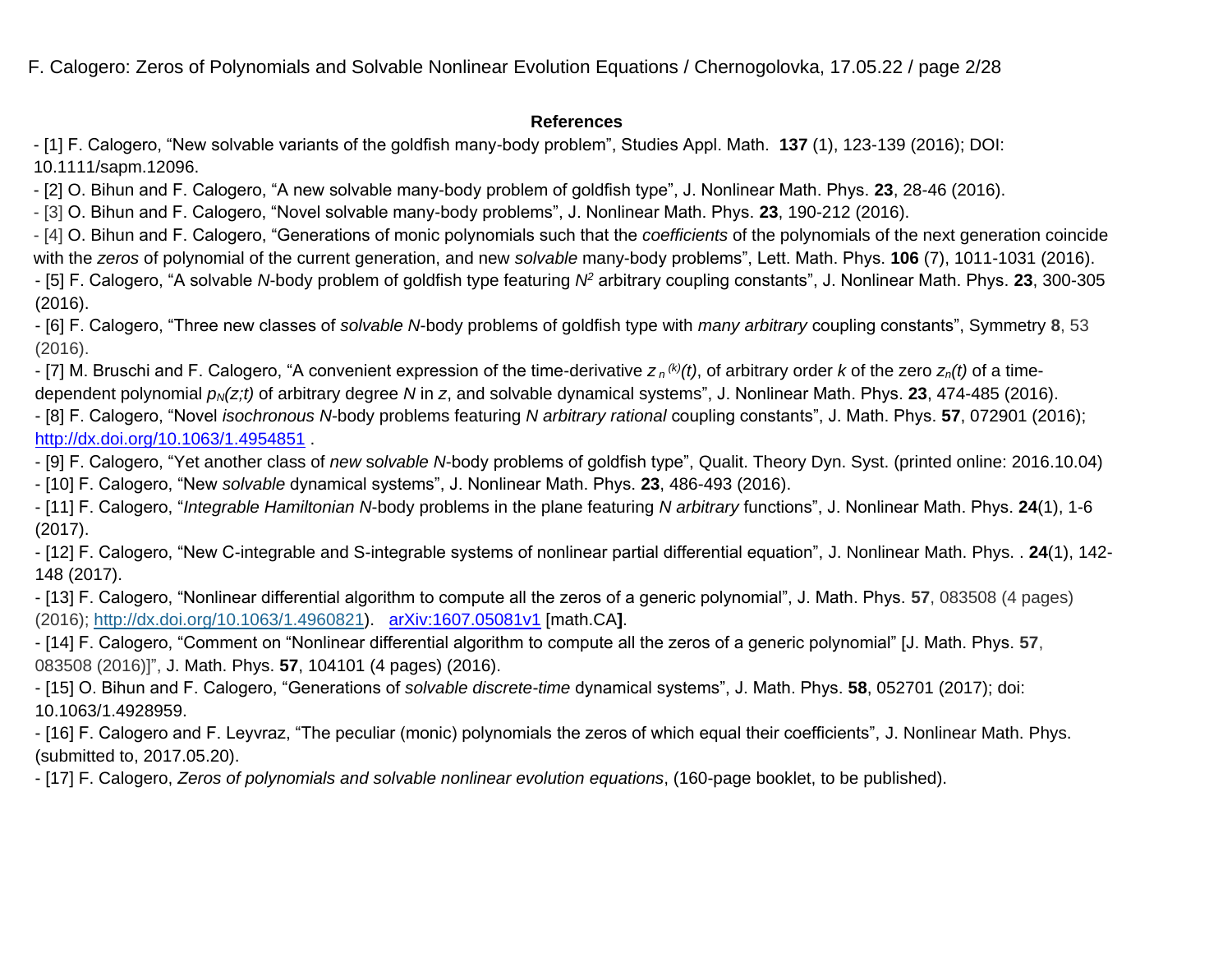#### **Coefficients and zeros of monic polynomials**

$$
p_N(z; \vec{y}; \tilde{x}) = z^N + \sum_{m=1}^N (y_m z^{N-m})
$$

$$
p_N(z; \vec{y}; \tilde{x}) = \prod_{n=1}^N (z - x_n)
$$

 $\vec{y}$  is an *N*-vector: its *N* components  $y_m$  are the *N* coefficients of the polynomial  $p_N(z; \ \vec{\mathrm{y}}; \widetilde{x})$  of degree  $N$  in the independent (*complex*) variable  $z$ .

 $\tilde{x}$  is an **unordered** set of N numbers  $x_n$ , which are the N zeros of the polynomial  $p_N(z; \ \vec{\mathit{y}}; \widetilde{x}).$  We denote as  $\vec{x}_{[\mu]}$  the *N*-vector, the *N* components  $\ x_{[\mu],n}$  of which are given by the specific permutation--- labeled by the integer index  $\mu$  in the range  $1 \leq \mu \leq N!$ ---of the N numbers  $x_n$ . Hence, to any given  $\tilde{x}$ , there generally correspond *N*! *different N*-vectors  $\vec{x}_{[\mu]}$  . We will come back to this notion below.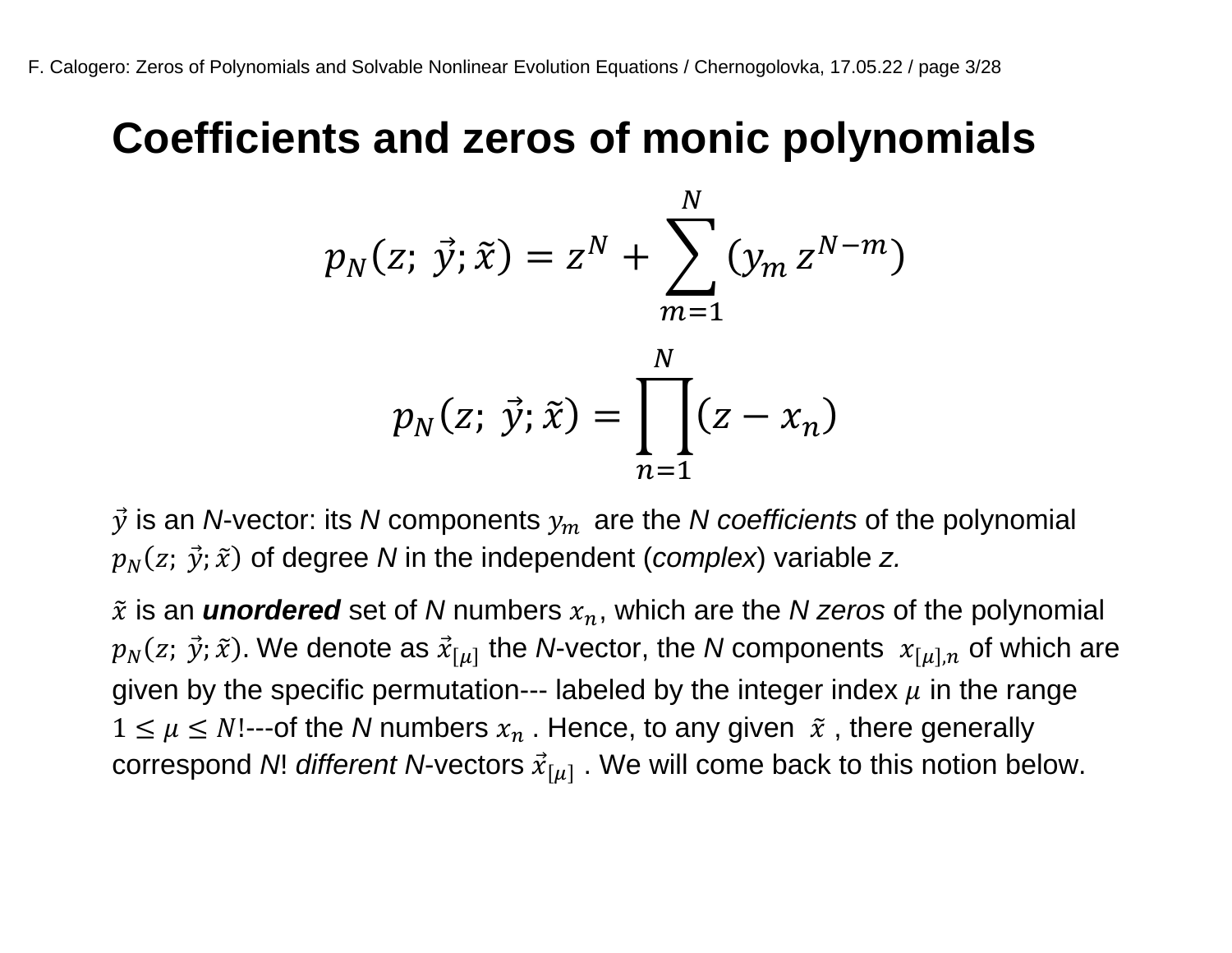#### **Time-dependent monic polynomials**

$$
\psi_N(\zeta; \vec{\gamma}(t); \tilde{\xi}(t)) = \zeta^N + \sum_{m=1}^N \left[ \gamma_m(t) \zeta^{N-m} \right]
$$

$$
\psi_N(\zeta; \vec{\gamma}(t); \tilde{\xi}(t)) = \prod_{n=1}^N \left[ \zeta - \xi_n(t) \right]
$$

 $\vec{\gamma}(t)$  is a time-dependent *N*-vector: its *N* components  $\gamma_m\left(t\right)$  are the *N coefficients* of the time-dependent polynomial  $\psi_N\left(\zeta;\,\vec{\gamma}(t);\tilde{\xi}(t)\right)$  of degree  $N$  in the independent (generally *complex*) variable  $\zeta$ .  $\tilde{\xi}(t)$  is an *unordered* set of *N* numbers  $\xi_n(t)$ , which are the *N zeros* of the polynomial  $\psi_N\left(\zeta;\,\vec{\gamma}(t);\tilde{\xi}(t)\right)$  (but they may get *ordered* via their dependence on time if this dependence is *continuous*).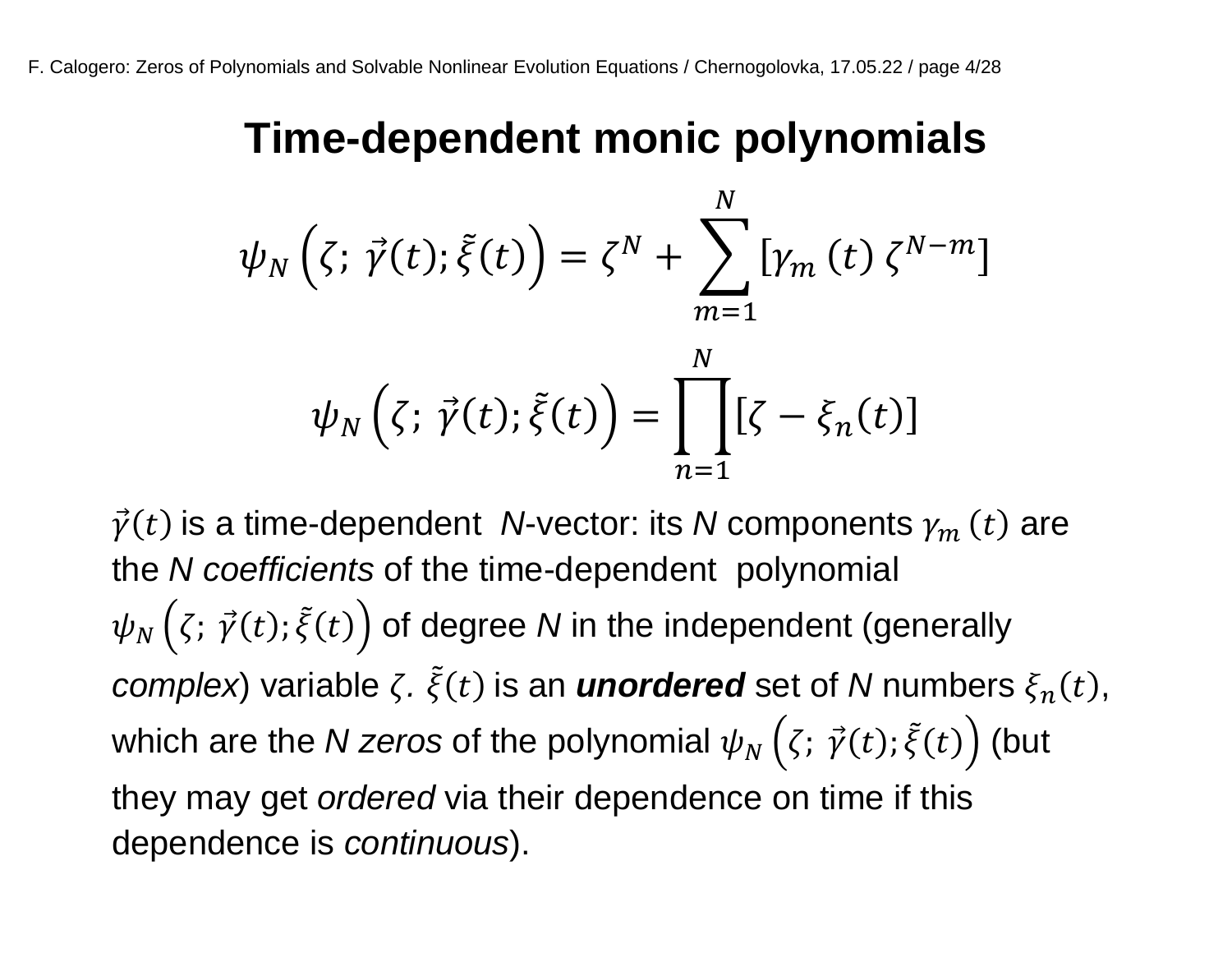#### **Two very useful formulas [1]**

$$
\dot{\xi}_{n}(t) = -\left\{ \prod_{j=1, j \neq n}^{N} \left[ \xi_{n}(t) - \xi_{j}(t) \right] \right\}^{-1} \sum_{m=1}^{N} \{ \dot{\gamma}_{m}(t) \left[ \xi_{n}(t) \right]^{N-m} \},
$$
\n
$$
\ddot{\xi}_{n}(t) = \sum_{j=1, j \neq n}^{N} \left[ \frac{2 \xi_{n}(t) \xi_{j}(t)}{\xi_{n}(t) - \xi_{j}(t)} \right]
$$
\n
$$
- \left\{ \prod_{j=1, j \neq n}^{N} \left[ \xi_{n}(t) - \xi_{j}(t) \right] \right\}^{-1} \sum_{m=1}^{N} \left\{ \ddot{\gamma}_{m}(t) \left[ \xi_{n}(t) \right]^{N-m} \right\},
$$
\n
$$
\gamma_{m}(t) = (-1)^{m} \sigma_{m} \left[ \tilde{\xi}(t) \right].
$$

The second-derivative formula is particularly useful and is referred below as (\*\*\*).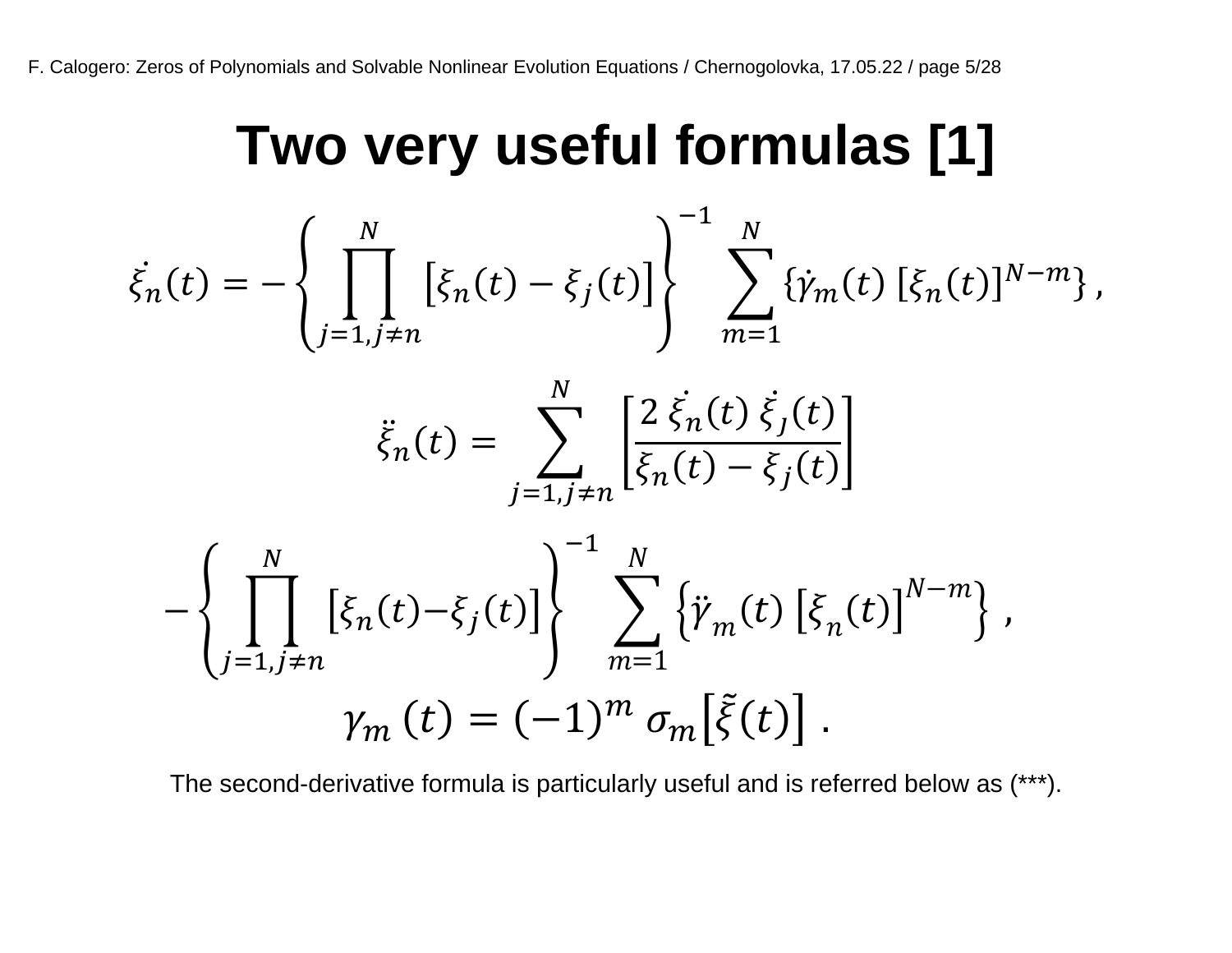## **Extension to higher derivatives**

These formulas have been extended to the third and fourth derivatives in [3], to derivatives of *arbitrary* order in [7] and to the case of *discrete time* in [15]. These results are not reported nor discussed in this talk, but they are instrumental to demonstrate the *solvable* character of some of the dynamical systems reported below and all the development described in the 18 References (see page 2).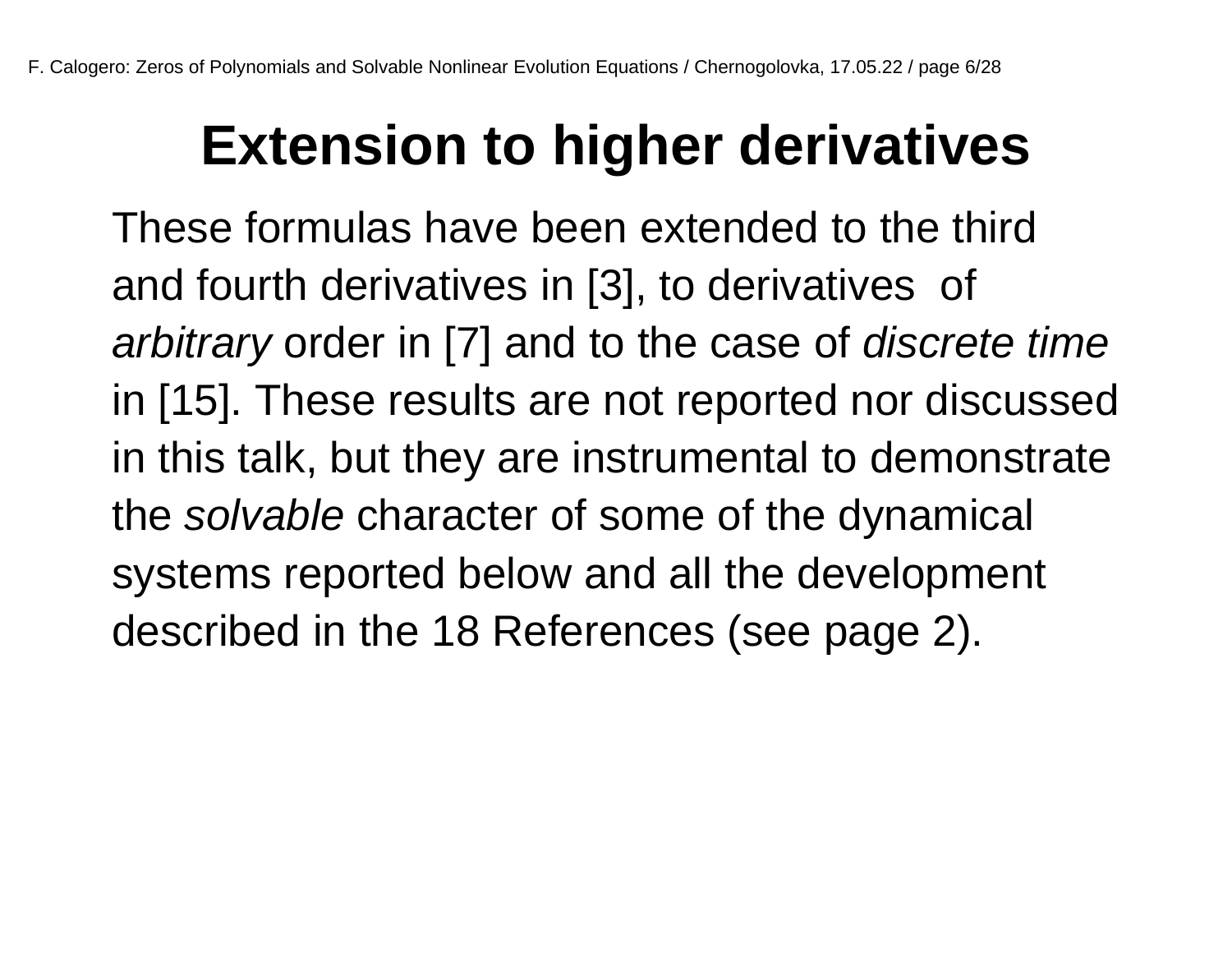#### **Nonlinear differential algorithm to compute all the zeros of a generic polynomial [13,14]**

$$
P_N(z; \vec{c}; \tilde{x}) = z^N + \sum_{m=1}^N (c_m z^{N-m}) = \prod_{n=1}^N (z - x_n)
$$

Now introduce the *t*-dependent polynomial

$$
p_N(z; \vec{\gamma}(t); \tilde{y}(t)) = z^N + \sum_{m=1}^N \left[ \gamma_m(t) \, z^{N-m} \right]
$$

$$
= \prod_{k=1}^N \left[ z - \gamma_n(t) \right]
$$

 $n=1$ 

There holds then the following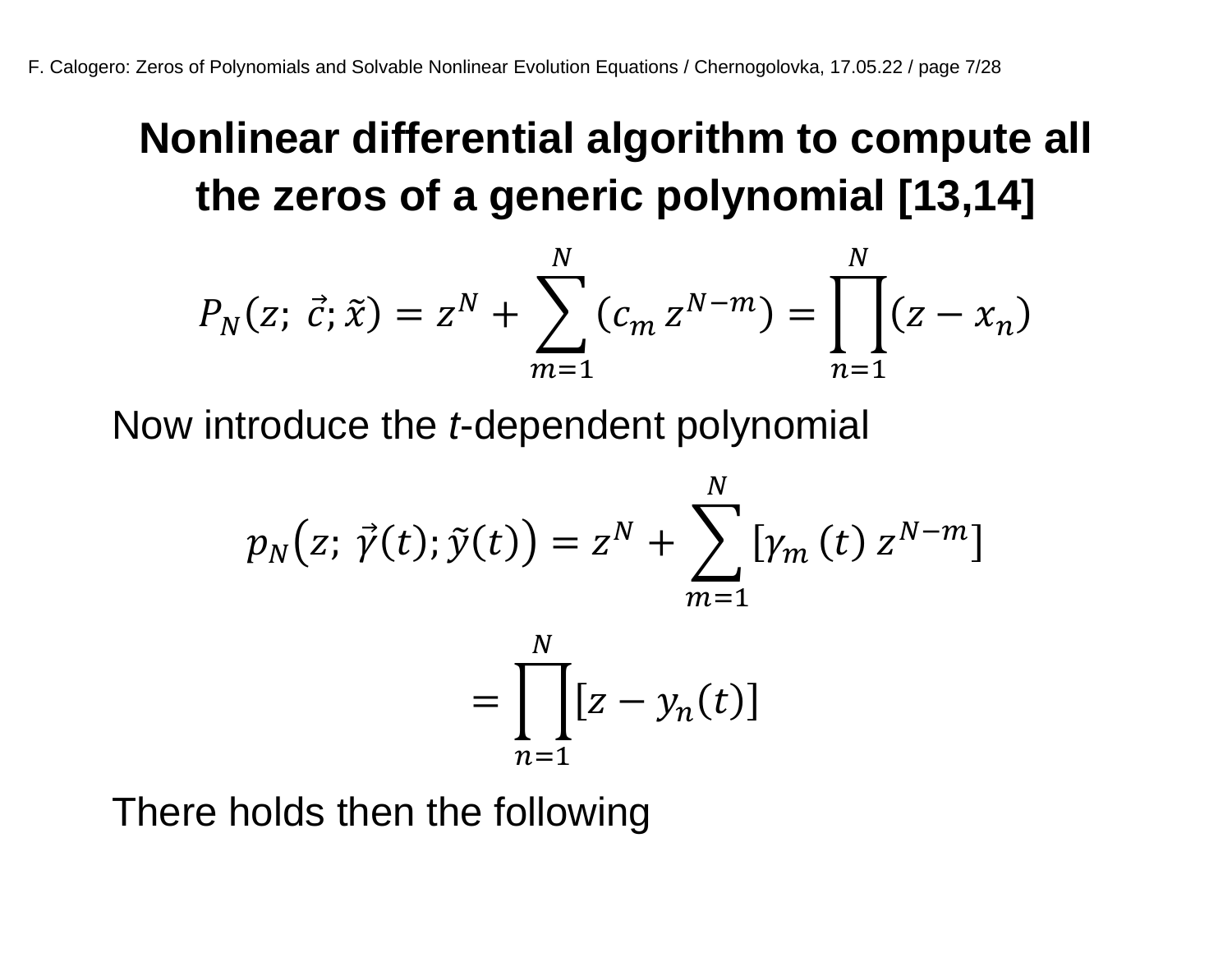**Proposition**. Consider the following system of *N* nonlinear first-order differential equations satisfied by the *N* zeros  $y_n(t)$  of this polynomial:

$$
\dot{y}_n(t) = -\left\{ \prod_{s=1, s \neq n}^N [y_n(t) - y_s(t)]^{-1} \right\} \cdot \sum_{m=1}^N \{ \dot{f}_m(t) [c_m - \gamma_m(0)] [y_n(t)]^{N-m} \} ,
$$

$$
f_m(T) - f_m(0) = 1,
$$

$$
\gamma_m(0) = (-1)^m \sigma_m(\tilde{y}(0)), \quad m = 1, \cdots, N ;
$$

$$
\sigma_m(\tilde{y}) = \sum_{1 \le s_1 < s_2 < \cdots < s_m \le N} (y_{s_1} y_{s_2} \cdots y_{s_m}).
$$

Then:  $x_n = y_n(T)$ .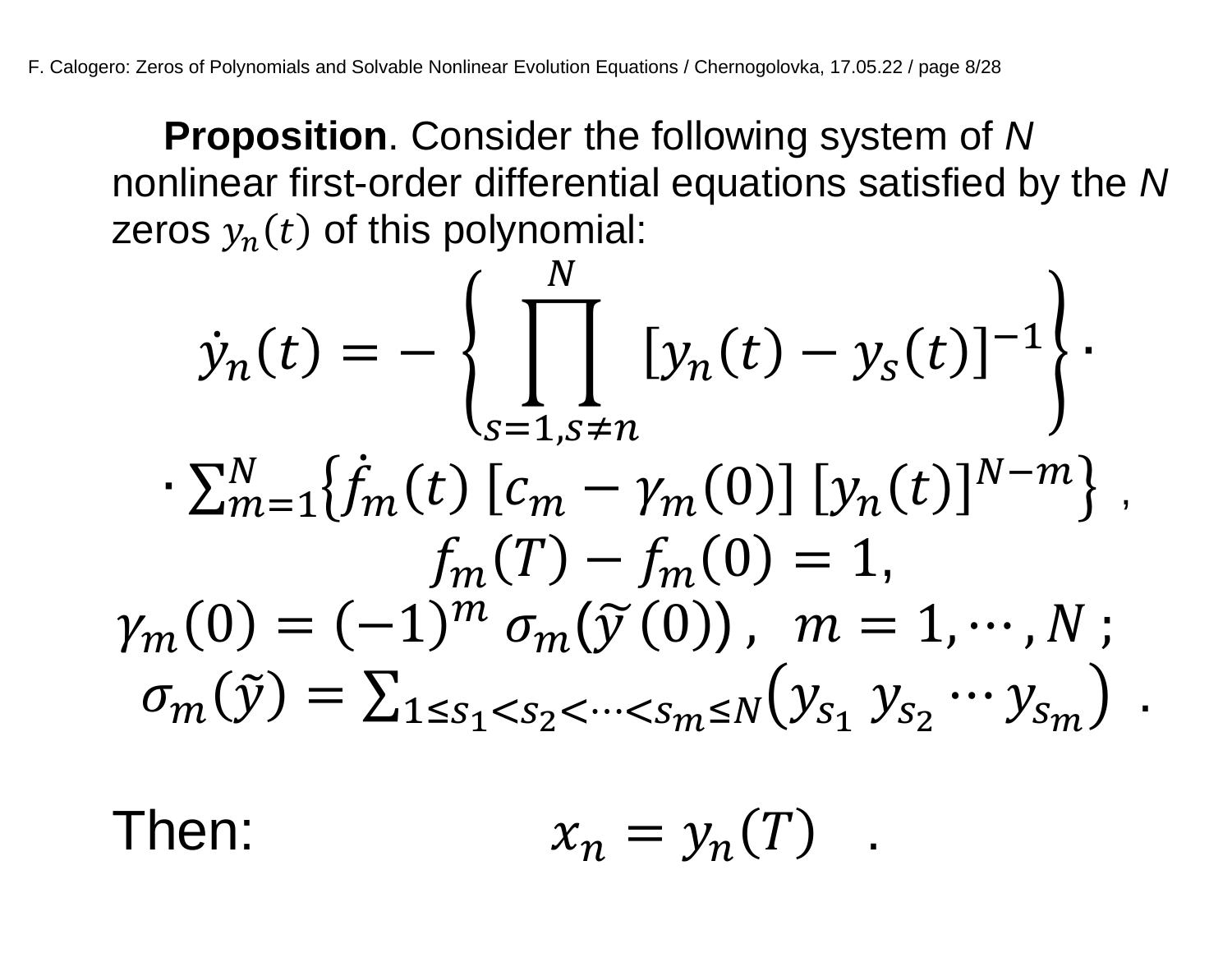It is thus seen that the zeros  $x_n$  of the polynomial  $P_N(z; \; \vec{c}; \widetilde{x})$  can be computed---once the N coefficients  $c_m$  of this polynomial have been assigned---via the following procedure. *Step one*: choose (arbitrarily!) *N* complex numbers  $y_n(0)$ . Step *two*: compute the *N* quantities  $\gamma_m(0)$ . *Step three*: integrate (numerically) the above system of differential equations from *t=0* to *t=T*, starting from the *N* initial data  $y_n(0)$ , getting thereby the *N* values  $y_n(T)$ , which give the sought result,  $x_n = y_n(T)$ .  $\ddot{\phantom{0}}$ 

[Subcase: 
$$
f_m(t) = t
$$
,  $f_m(t) = 1$ ,  $T = 1$ .]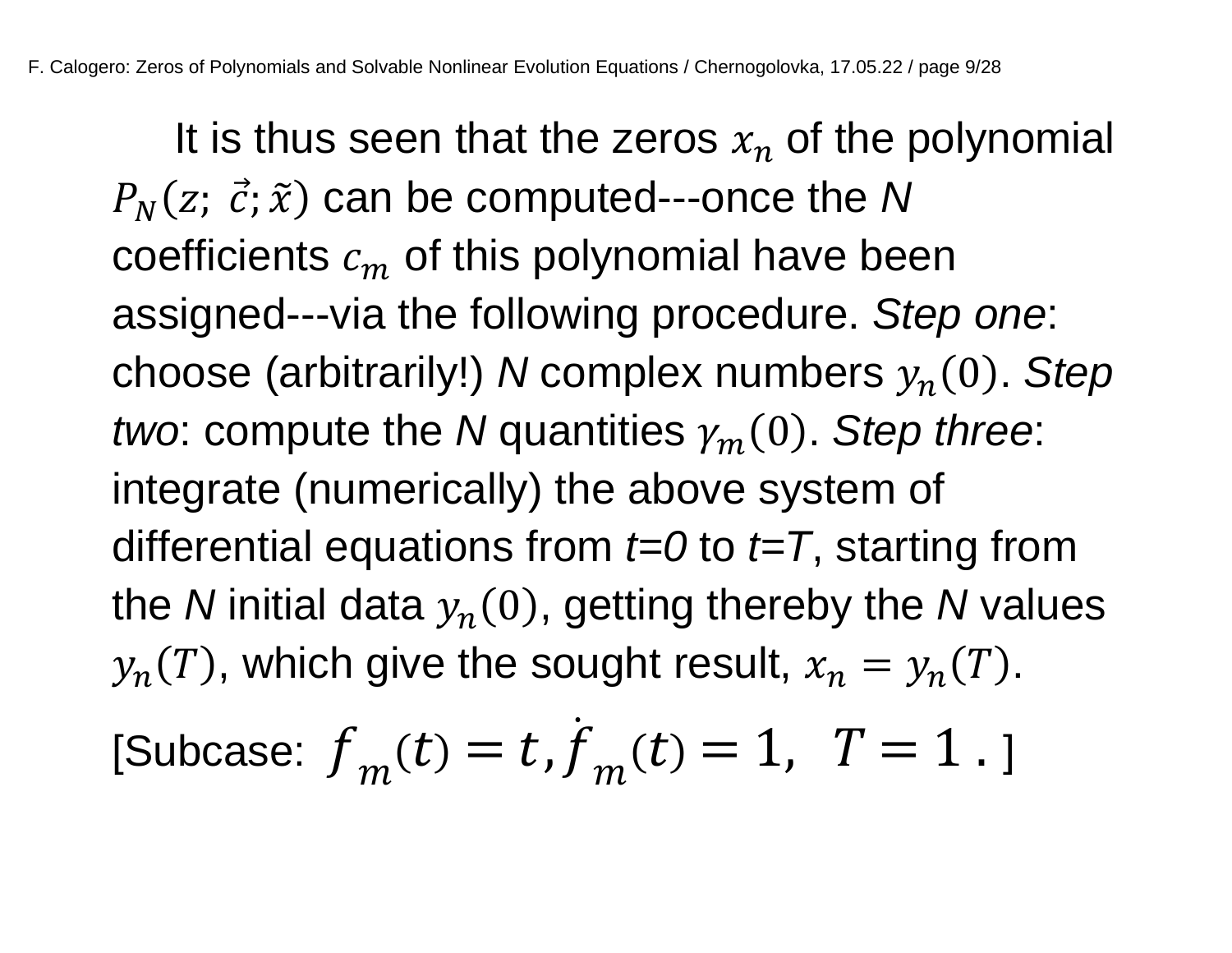### New solvable dynamical systems

Many new *solvable* models---including *isochronous* ones---can be manufactured by taking advantage of the formula (\*\*\*):

 $\overline{M}$ 

$$
\ddot{\xi}_{n}(t) = \sum_{j=1, j \neq n}^{N} \left[ \frac{2 \dot{\xi}_{n}(t) \dot{\xi}_{j}(t)}{\xi_{n}(t) - \xi_{j}(t)} \right]
$$

$$
- \left\{ \prod_{j=1, j \neq n}^{N} \left[ \xi_{n}(t) - \xi_{j}(t) \right] \right\}^{-1} \sum_{m=1}^{N} \left\{ \ddot{\gamma}_{m}(t) \left[ \xi_{n}(t) \right]^{N-m} \right\},
$$

$$
\gamma_{m}(t) = (-1)^{m} \sigma_{m} \left[ \tilde{\xi}(t) \right],
$$

$$
\dot{\gamma}_{m}(t) = (-1)^{m} \sum_{n=1}^{N} \left\{ \sigma_{n,m} \left[ \tilde{\xi}(t) \right] \dot{\xi}_{n}(t) \right\}.
$$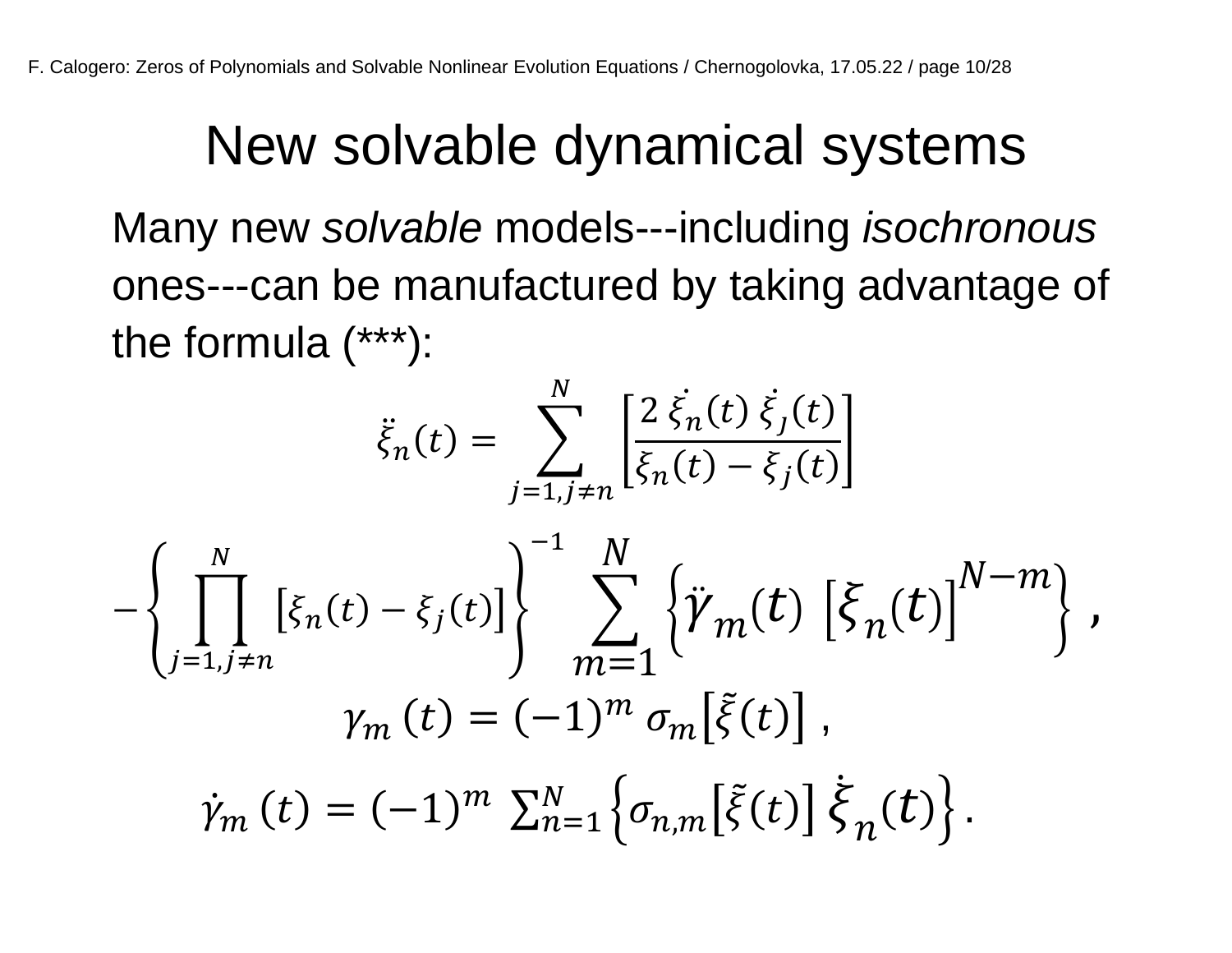Indeed, assume that a "solvable" dynamical system of Newtonian type ("acceleration equal force") reads

$$
\ddot{\vec{\gamma}}(t) = \vec{f} \big[ \vec{\gamma}(t); \dot{\vec{\gamma}}(t); t \big]
$$

or equivalently

$$
\ddot{\gamma}_m(t) = f_m[\dot{\gamma}(t); \dot{\gamma}(t); t], \quad m = 1, ..., N.
$$

Then insert these equations of motion in the right-hand side of (\*\*\*). In this manner you obtain a new "solvable" dynamical system of Newtonian type. Several new examples are exhibited in references [1-11, 18], see above. Here I display only one *well-known* example and two of those *new* examples.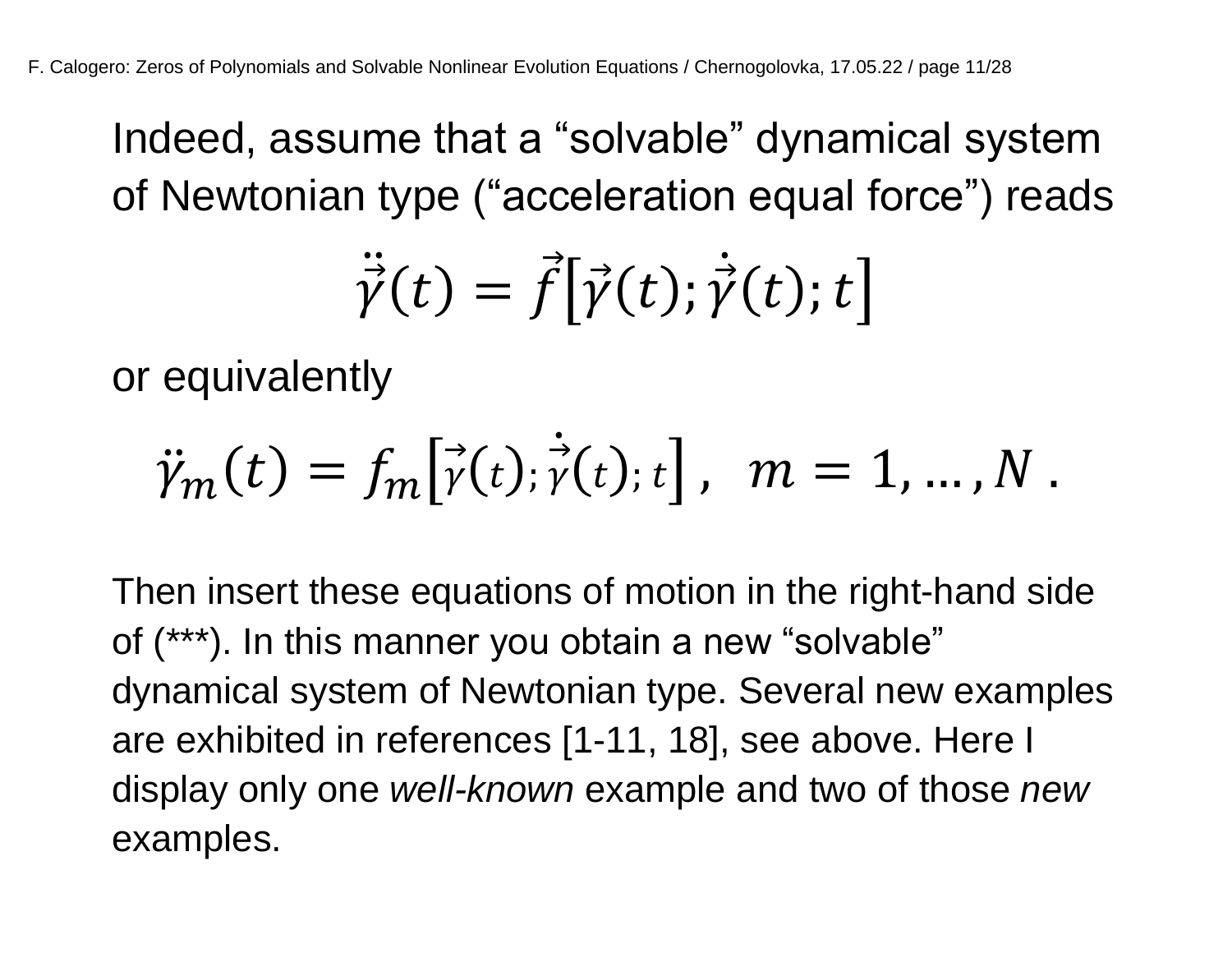## **The goldfish model**

$$
\ddot{\gamma}_m(t) = \mathbf{i} \omega \dot{\gamma}_m(t),
$$
  
\n
$$
\gamma_m(t) = \gamma_m(0) + \frac{\mathbf{i} \gamma_m(0) \left[1 - \exp(i\omega t)\right]}{\omega},
$$
  
\n
$$
\ddot{\xi}_n(t) = \mathbf{i} \omega \dot{\xi}_n(t) + \sum_{j=1, j \neq n} \left[ \frac{2 \dot{\xi}_n(t) \dot{\xi}_j(t)}{\xi_n(t) - \xi_j(t)} \right].
$$

**Solution**: the *N* coordinates  $\xi_n(t)$  are the *N* roots of

$$
\sum_{n=1}^{N} \left[ \frac{\dot{\xi}_n(0)}{\xi - \xi_n(0)} \right] = \frac{i \omega}{\exp(i \omega t) - 1}
$$

.

*Isochronous* with period  $T = 2\pi/\omega$ ---or a, generally small (much less than *N*!), *integer* multiple of *T*.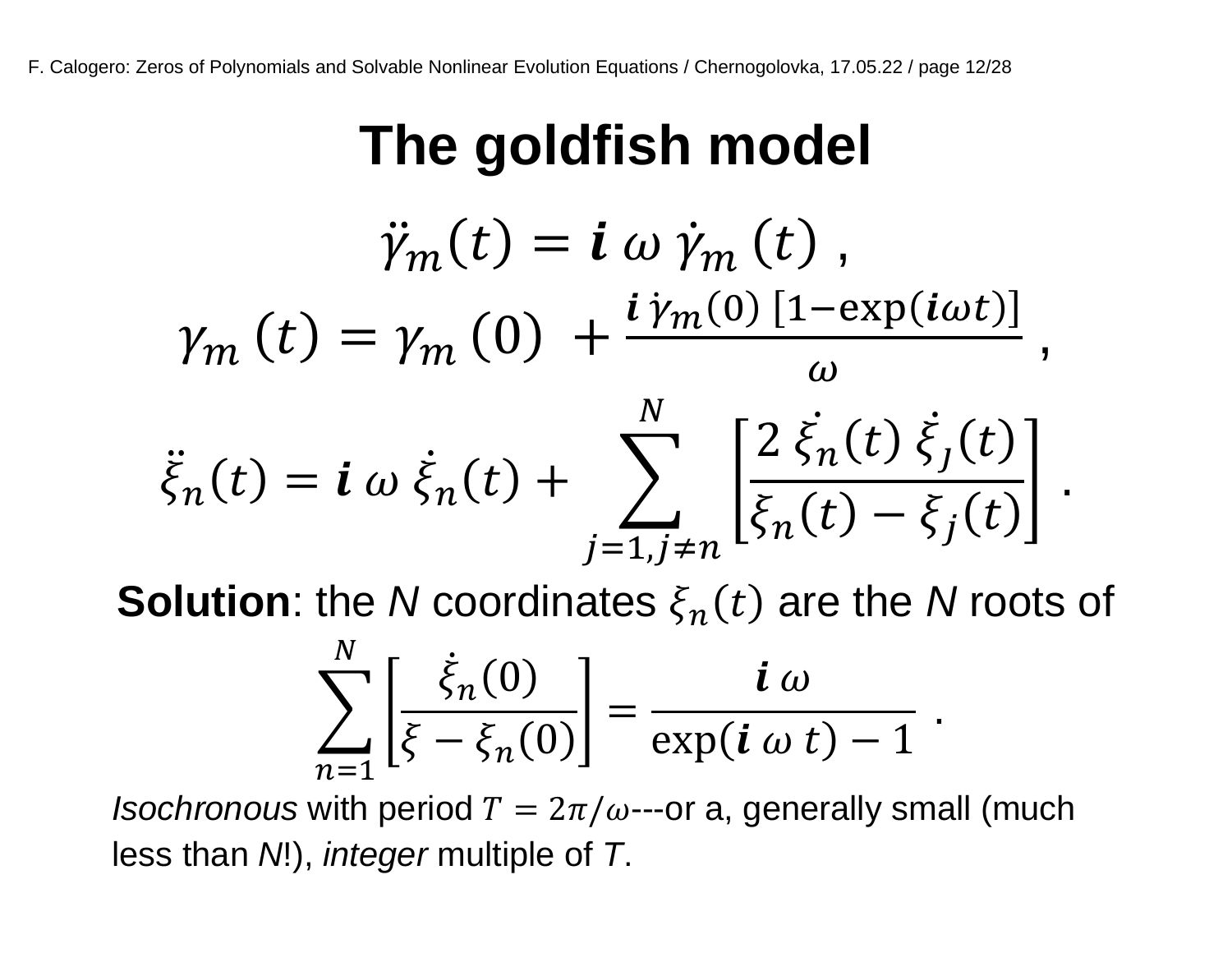### **The "goldfish-CM" model [2]**

$$
\ddot{\gamma}_m(t) = -\omega^2 \gamma_m(t) + 2 g^2 \sum_{j=1, j \neq m}^N \left[ \gamma_m(t) - \gamma_j(t) \right]^{-3};
$$
\n
$$
\ddot{\xi}_n(t) = \sum_{j=1, j \neq n}^N \left[ \frac{2 \dot{\xi}_n(t) \dot{\xi}_j(t)}{\dot{\xi}_n(t) - \dot{\xi}_j(t)} \right]
$$
\n
$$
- \left\{ \prod_{j=1, j \neq n}^N \left[ \xi_n(t) - \xi_j(t) \right] \right\}^{-1} \sum_{m=1}^N \left\{ \ddot{\gamma}_m(t) \left[ \xi_n(t) \right]^{N-m} \right\},
$$
\n
$$
\gamma_m(t) = (-1)^m \sigma_m \left[ \tilde{\xi}(t) \right].
$$

*Isochronous* with period  $T = 2\pi/\omega$ ---or a, generally small (much less than *N*!), *integer* multiple of *T*.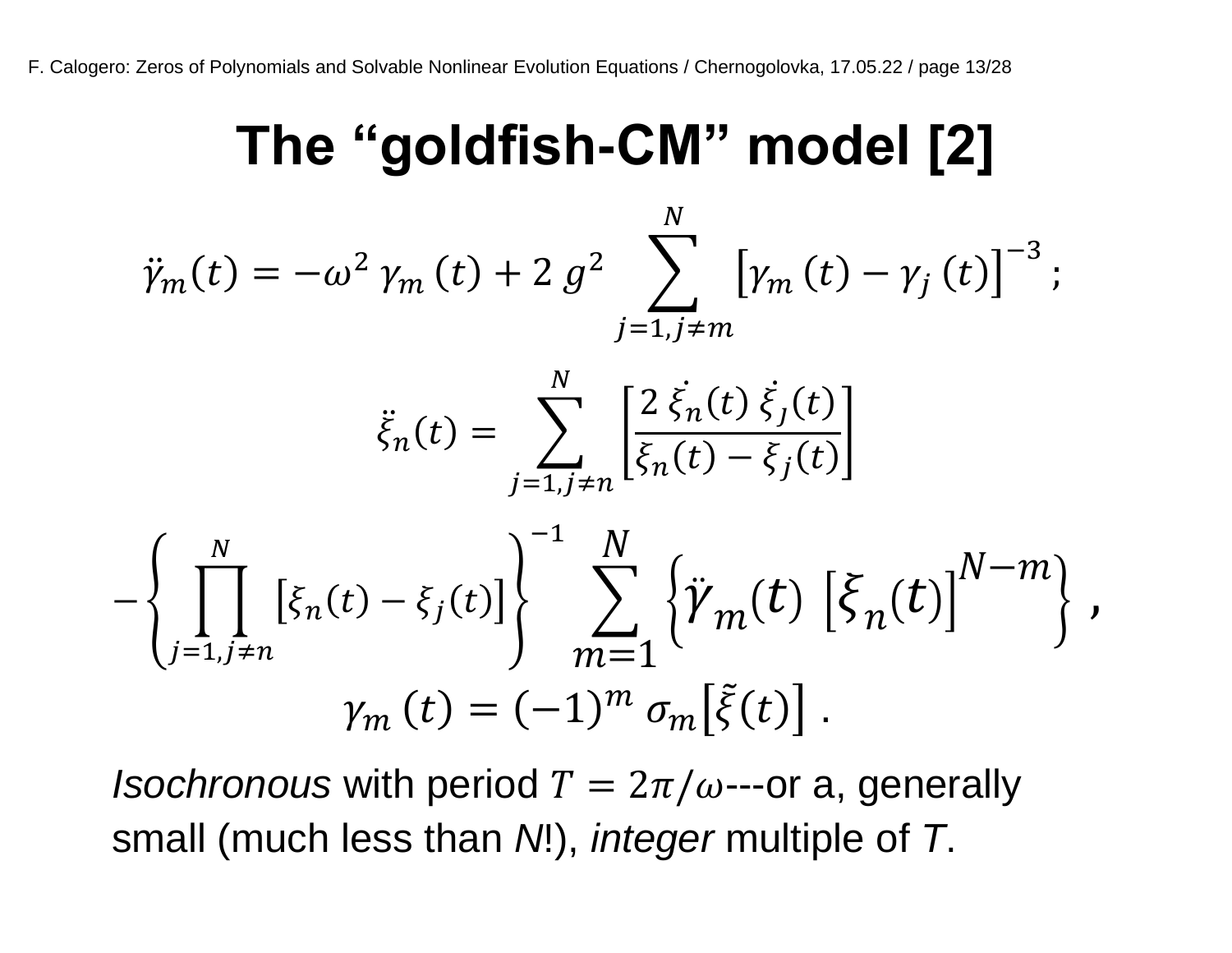#### **The "goldfish-CM" model equations of motion [2]**

$$
\ddot{\xi}_{n}(t) = \sum_{j=1, j \neq n}^{N} \left[ \frac{2 \dot{\xi}_{n}(t) \dot{\xi}_{j}(t)}{\xi_{n}(t) - \xi_{j}(t)} \right] - \left\{ \prod_{j=1, j \neq n}^{N} \left[ \xi_{n}(t) - \xi_{j}(t) \right] \right\}^{-1}.
$$
\n
$$
\sum_{m=1}^{N} \left\{ \left\{ -\omega^{2} \gamma_{m}(t) + 2 g^{2} \sum_{j=1, j \neq m}^{N} \left[ \gamma_{m}(t) - \gamma_{j}(t) \right]^{-3} \right\} \left[ \xi_{n}(t) \right]^{N-m} \right\},
$$
\n
$$
\gamma_{m}(t) = (-1)^{m} \sigma_{m} \left[ \tilde{\xi}(t) \right],
$$
\n
$$
\sigma_{m}(\tilde{\xi}) = \sum \left( \xi_{S_{1}} \xi_{S_{2}} \cdots \xi_{S_{m}} \right).
$$

 $1 \leq s_1 < s_2 < \cdots < s_m \leq N$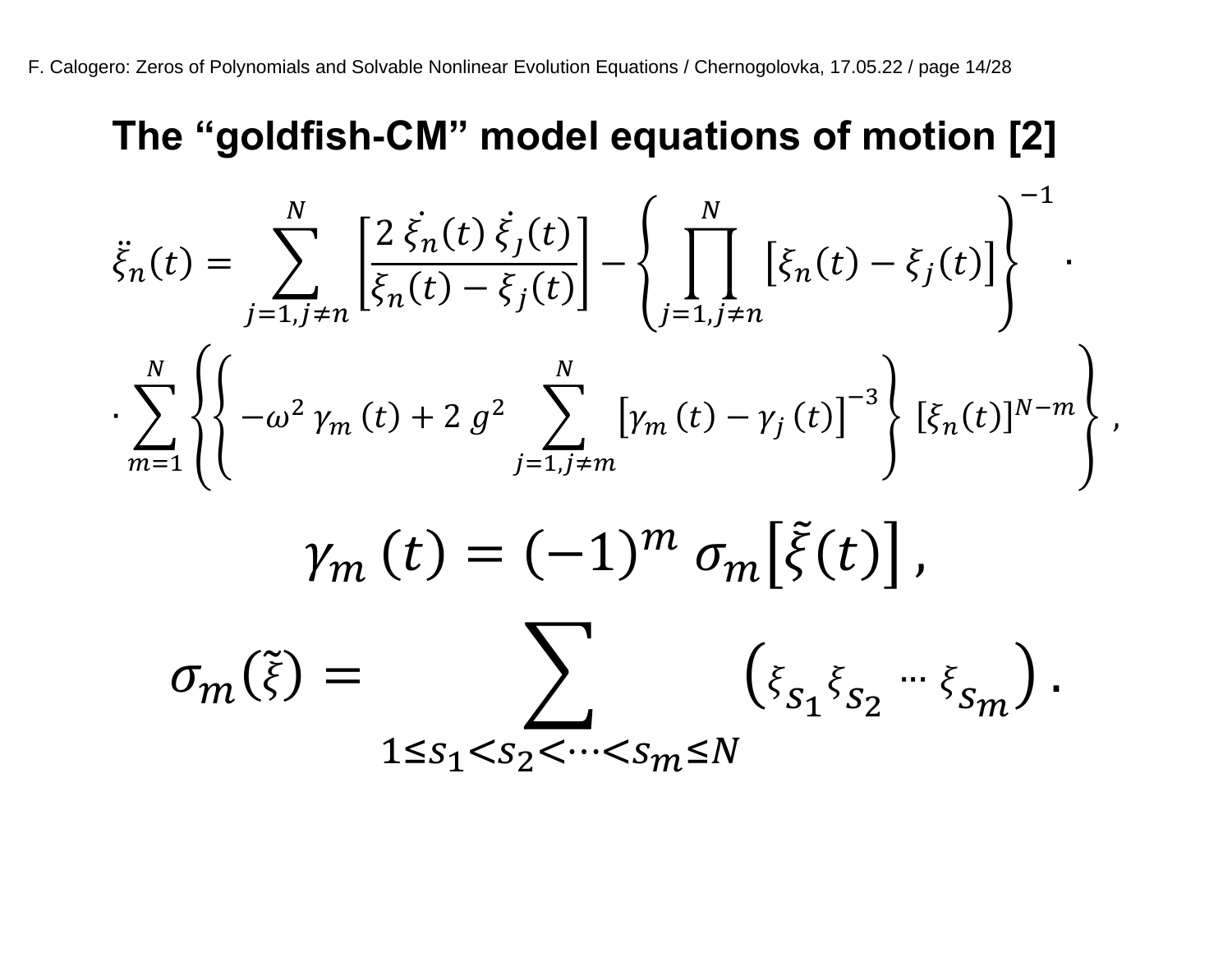#### **An** *integrable Hamiltonian N***-body problem in the plane featuring** *N arbitrary* **functions [11]**

$$
\ddot{\xi}_{n}(t) = \sum_{j=1, j \neq n}^{N} \left[ \frac{2 \, \dot{\xi}_{n}(t) \, \dot{\xi}_{j}(t)}{\xi_{n}(t) - \xi_{j}(t)} \right]
$$
\n
$$
- \left\{ \prod_{j=1, j \neq n}^{N} \left[ \xi_{n}(t) - \xi_{j}(t) \right] \right\}^{-1} \sum_{m=1}^{N} \left\{ g_{m}(\gamma_{m}(t)) \left[ \xi_{n}(t) \right]^{N-m} \right\},
$$
\n
$$
\gamma_{m}(t) = (-1)^{m} \sigma_{m} \left[ \tilde{\xi}(t) \right],
$$
\n
$$
\sigma_{m}(\tilde{\xi}) = \sum_{1 \leq s_{1} < s_{2} < \dots < s_{m} \leq N} \left( \xi_{s_{1}} \xi_{s_{2}} \cdots \xi_{s_{m}} \right).
$$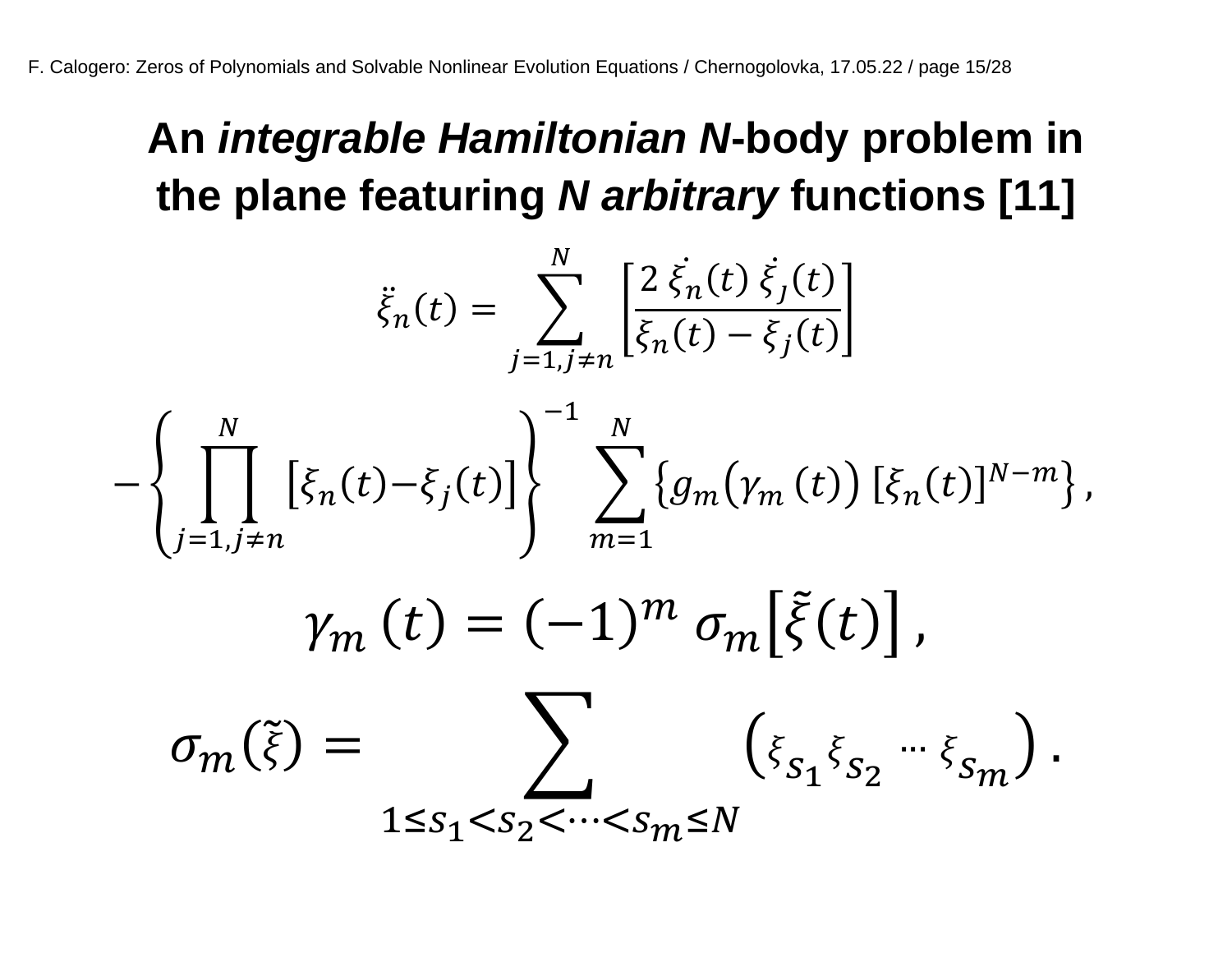This finding is an obvious consequence of the fact that the system of *decoupled* ODEs

$$
\ddot{\gamma}_m(t) = g_m(\gamma_m(t))
$$

is clearly both *Hamiltonian* and *integrable*; and of course both these properties are inherited by the above system of nonlinear coupled second-order ODEs satisfied by the "particle coordinates"  $\bar{\xi}_n(t)$ because the transformation from the *N* coordinates  $\mathcal{V}_m(t)$  to the *N* coordinates  $\xi_n(t)$  is clearly a *canonical* transformation in the Hamiltonian context.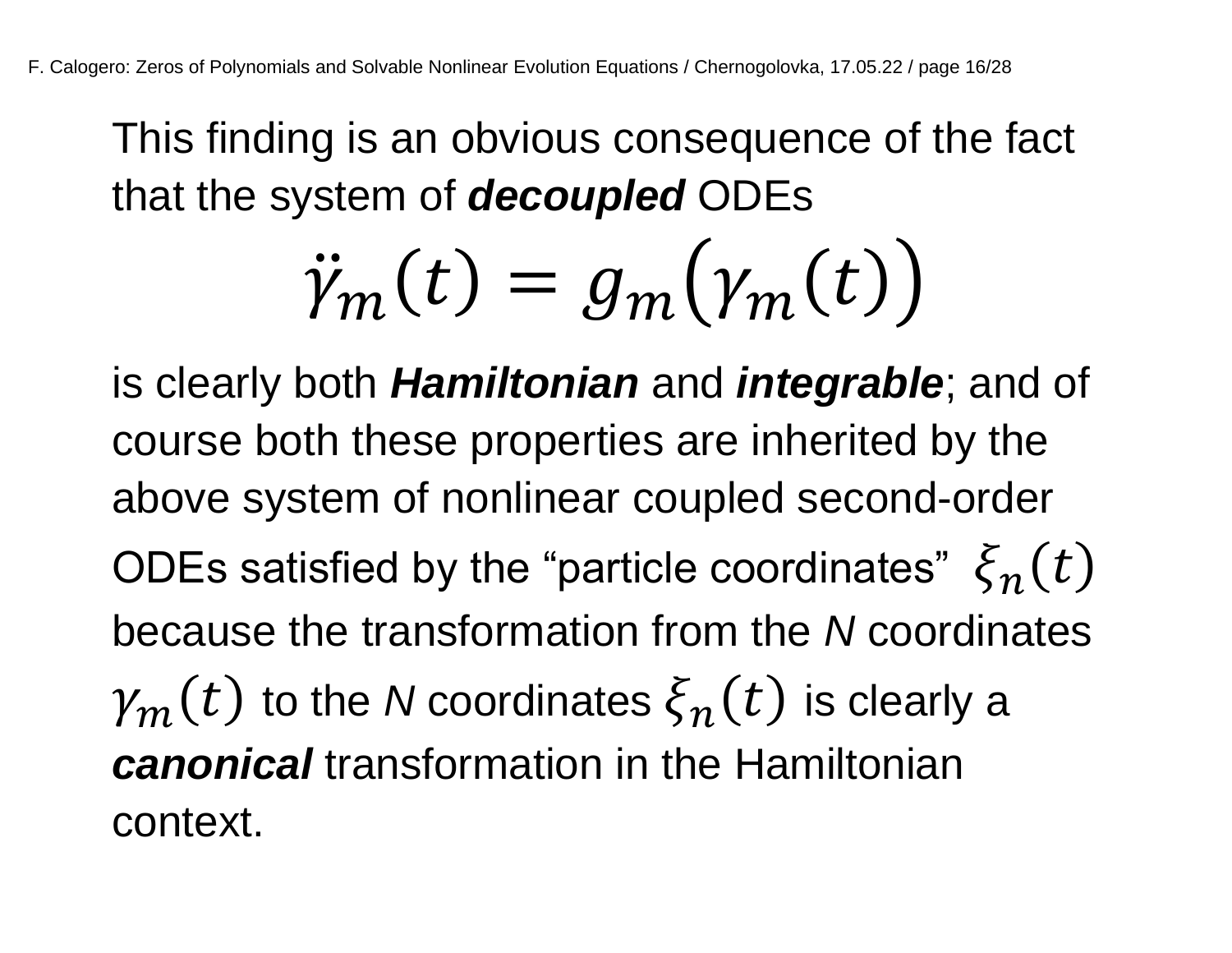These examples are obtained directly from the formula (\*\*\*). But the process can be iterated over and over again.

This motivated the idea to introduce and investigate **the generations of monic polynomials obtained by replacing the** *coefficients* **of the polynomials of the next generation with the**  *zeros* **of a polynomial of the previous generation. [4]**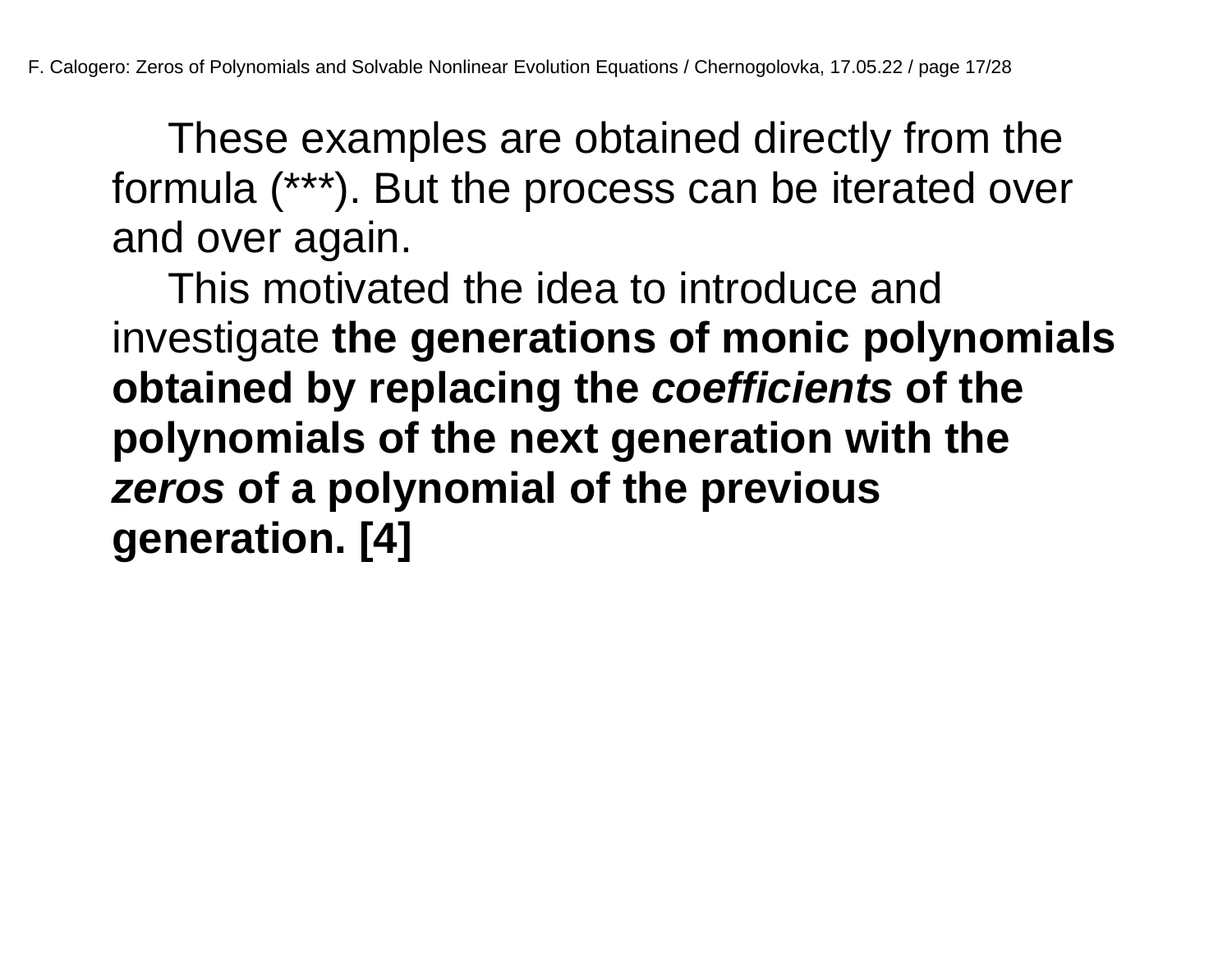#### **The** *seed* **polynomial**

$$
p_N^{(0)}(z; \vec{y}^{(0)}; \tilde{x}^{(0)}) = z^N + \sum_{m=1}^N \left[ y_m^{(0)} z^{N-m} \right],
$$
  

$$
p_N^{(0)}(z; \vec{y}^{(0)}; \tilde{x}^{(0)}) = \prod_{n=1}^N \left[ z - x_n^{(0)} \right].
$$

**The first generation of** *N***! monic polynomials**

$$
p_N^{(\mu_1;1)}(z; \vec{y}_{[\mu_1]}^{(1)}; \tilde{x}_{[\mu_1]}^{(1)}) = z^N + \sum_{m=1}^N \left[ y_{[\mu_1],m}^{(1)} z^{N-m} \right],
$$
  

$$
p_N^{(\mu_1;1)}(z; \vec{y}_{[\mu_1]}^{(1)}; \tilde{x}_{[\mu_1]}^{(1)}) = \prod_{n=1}^N \left[ z - x_{[\mu_1],n}^{(1)} \right],
$$
  

$$
\vec{y}_{[\mu_1]}^{(1)} = \vec{x}_{[\mu_1]}^{(0)}; \quad y_{[\mu_1],m}^{(1)} = x_{[\mu_1],m}^{(0)}.
$$

The *integer* index  $\mu_1$  taking values in the range  $1 \leq \mu_1 \leq N!$  labels the permutations of the  $\bm{a}$ *prio*ri unordered set  $\widetilde{x}^{(0)}$  .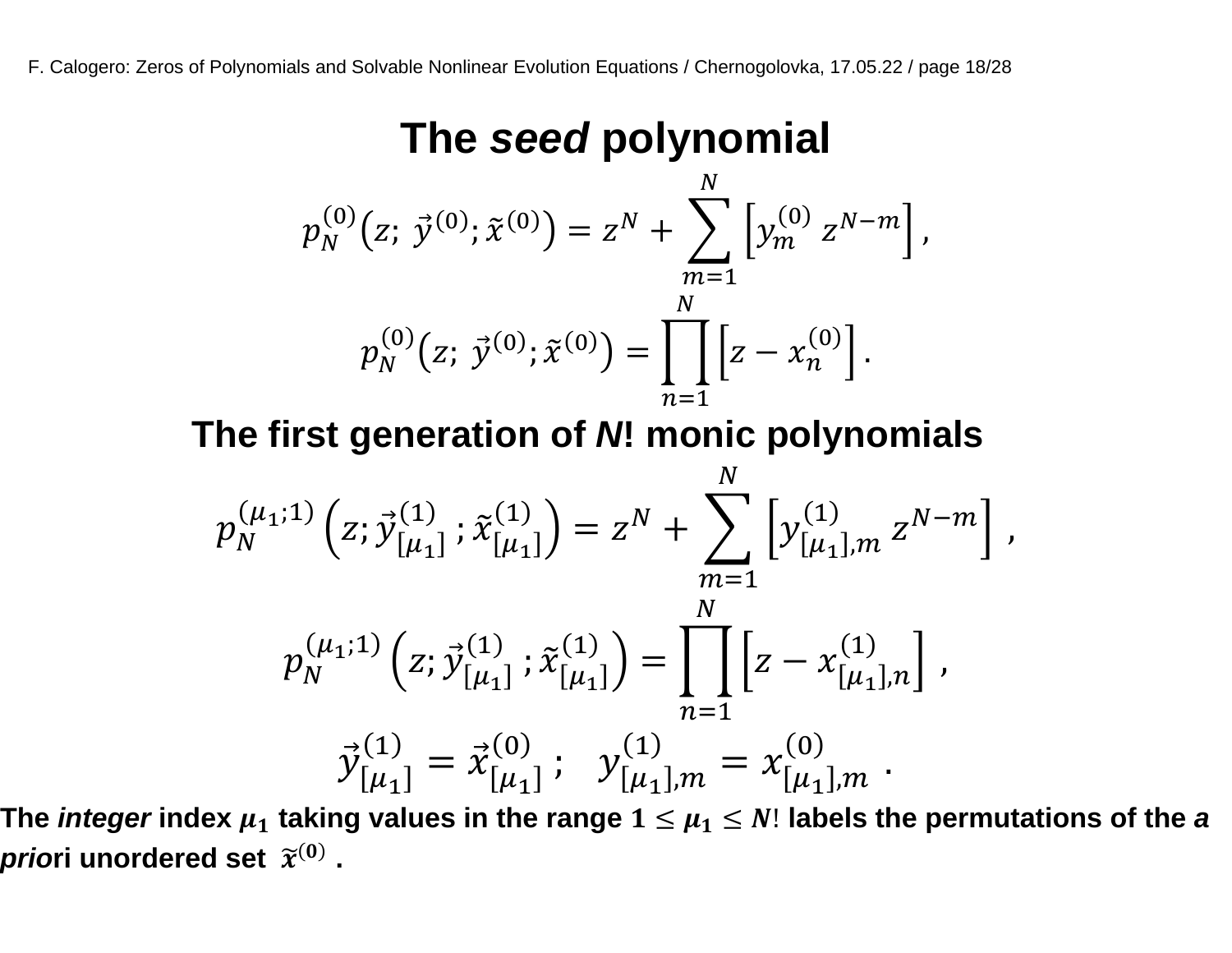## **The second generation of (***N***!)<sup>2</sup> monic polynomials**

$$
p_N^{(\vec{\mu}^{(2)};2)}(z;\vec{y}_{[\vec{\mu}^{(2)}]}^{(2)}; \tilde{x}_{[\vec{\mu}^{(2)}]}^{(2)}) = z^N + \sum_{m=1}^N \left[ y_{[\vec{\mu}^{(2)}],m}^{(2)} z^{N-m} \right],
$$
  

$$
p_N^{(\vec{\mu}^{(2)};2)}(z;\vec{y}_{[\vec{\mu}^{(2)}]}^{(2)}; \tilde{x}_{[\vec{\mu}^{(2)}]}^{(2)}) = \prod_{n=1}^N \left[ z - x_{[\vec{\mu}^{(2)}],n}^{(2)} \right],
$$
  

$$
\vec{y}_{[\vec{\mu}^{(2)}]}^{(2)} = \vec{x}_{[\vec{\mu}^{(2)}]}^{(1)} = \vec{x}_{[\mu_1],[\mu_2]}^{(1)}; \quad y_{[\vec{\mu}^{(2)}],m}^{(2)} = x_{[\vec{\mu}^{(2)}],m}^{(1)}.
$$

The 2-vector  $\overrightarrow{\mu}^{(2)} = (\mu_1, \mu_2)$  has *integer* components  $\mu_1$ ,  $\mu_2$  taking **values in the range**  $1 \leq \mu_1$ ,  $\mu_2 \leq N!$ . The label  $\mu_2$  identifies the permutation of the *a priori unordered* set  $\widetilde{\mathfrak{x}}^{(1)}_{[\mu_1]}$  the components of **which are the** *N* **zeros of the polynomial of the previous generation**  with index  $\mu_1$ , i. e. the *N* zeros of  $p_N^{(\mu_1;1)}\left( z;\vec{y}_{[\mu_1]}^{(1)}\right)$  $\widetilde{\left[\mu_{1}\right]}^{(1)}$  ,  $\widetilde{\chi}^{(1)}_{[\mu_{1}]}\Big)$  .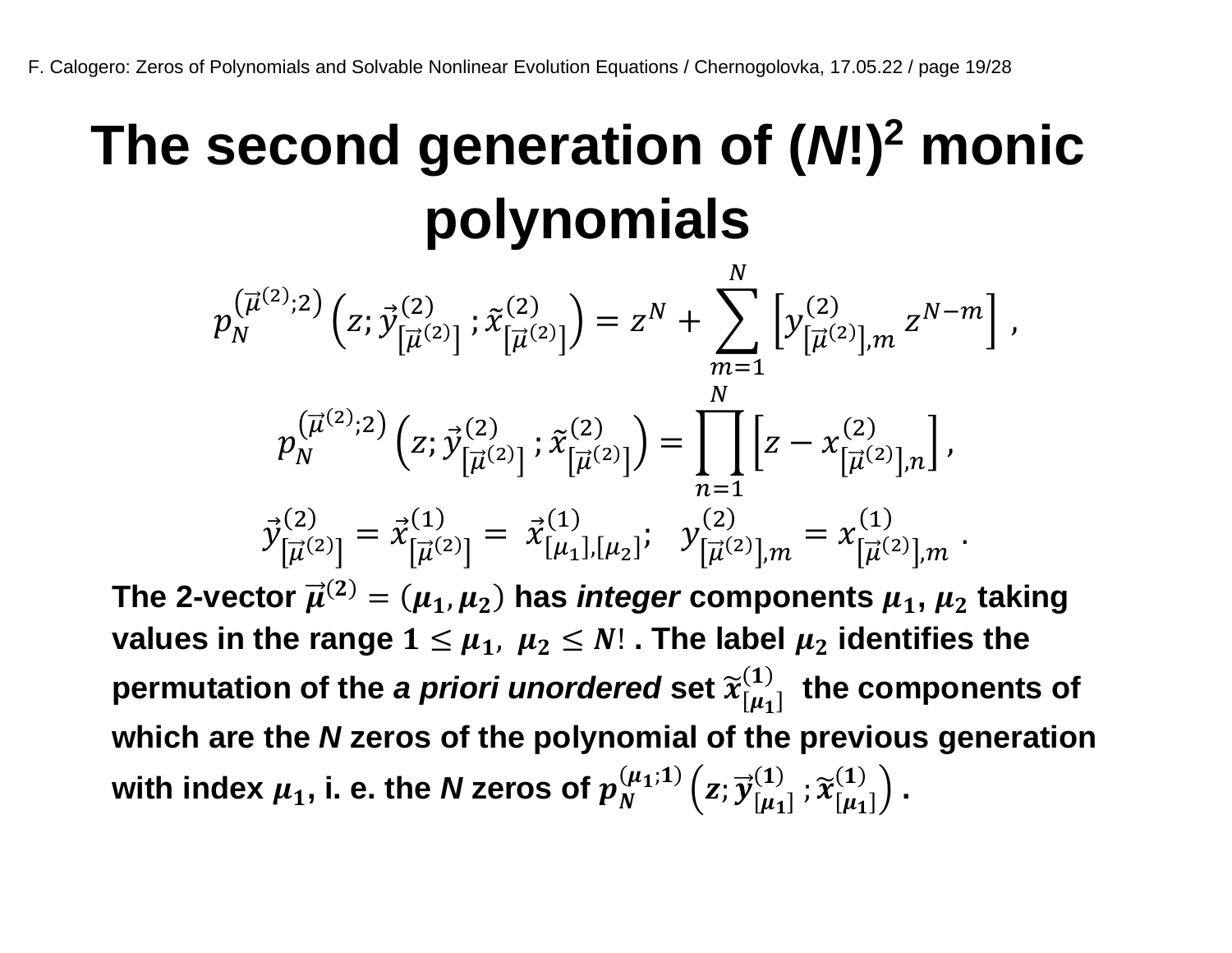## **The** *k***-th generation of (***N***!)<sup>k</sup> monic polynomials**

 $p_N^{\vee}$  $\left(\vec{\mu}^{(k)};k\right)\left(z;\vec{y}\right)$  $\left[\vec{\mu}^{(k)}\right]$  $\left(\begin{smallmatrix} k \\ \vdots \\ k\end{smallmatrix}\right)$  ;  $\widetilde{x}$  $\left[\vec{\mu}^{(k)}\right]$  $\binom{k}{\left[\right]_1(k)} = z^N + \sum \left[ y \right]$  $\left[\vec{\mu}^{(k)}\right]$ , $m$  $\binom{k}{\Box(k)}$   $Z^{N-m}$ ,  $\boldsymbol{N}$  $m=1$  $p_N^{\vee\prime}$  $\begin{pmatrix} \vec{\mu}^{(k)};k\end{pmatrix}\Big(z;\vec{\mathcal{Y}}^{(k)}_{\left[\vec{\mu}^{(k)}\right]},$  $\widetilde{k}^{(k)}_{\Gamma \to (k)1}$  ;  $\widetilde{x}$  $\left[\vec{\mu}^{(k)}\right]$  $\binom{k}{\prod_{i=1}^{n}k}$  =  $\prod_{n=1}^{N}$   $\left[ z - x \right]$  $\left[\vec{\mu}^{(k)}\right]$ ,n  $\sum_{n=1}^{N} \left[ z - x_{\left[ \right. \right. \overrightarrow{x}}^{(k)} \right]$  $\int_{n=1}^{N} |Z - \chi_{\left[\overrightarrow{n}(k)\right]_n}^{(k)}|,$  $\vec{\mathcal{Y}}_{\left[\vec{\mu}^{\left(k\right)}\right]}^{\left(\kappa\right)}$  $\binom{(k)}{|\vec{\mu}^{(k)}|} = \vec{x}^{(k-1)}_{|\vec{\mu}^{(k)}|}$  $\frac{(k-1)}{\Gamma(\vec{x})} = \tilde{x}$  $[\vec{\mu}^{(k-1)}],[\mu_k]$  $(k-1)$ <br>  $\left[\frac{1}{k-1}(k-1)1\right]$  [... ]<sup>†</sup>  $\mathcal{Y}$  $[\vec{\mu}^{(k)}]$ , $m$  $\binom{k}{\prod_{i=1}^{n}(k)!} = x$  $\left[\vec{\mu}^{(k)}\right]$ ,*m*  $(k-1)$ <br>  $\Box(k)$  …

The *k*-vector  $\vec{\mu}^{(k)} = (\mu_1, \mu_2, ..., \mu_k)$  has *integer* components  $\mu_1$ ,  $\mu_2,...\mu_k$  taking values in the range  $1 \leq \mu_1, \mu_2,..., \mu_k \leq N!$ . The label  $\mu_k$  identifies the permutation of the *a priori unordered* set  $\widetilde{\chi}^{(\mathcal{K}-1)}_{\lceil\vec{\mu}^{(k-1)}\rceil}$  $(k-1)$ **the components of which are the** *N* **zeros of the polynomial of the**  ( $k-1$ )-th generation with indices  $\mu_1, \mu_2, ..., \mu_{k-1}$ , i. e. the *N* zeros of  $p_{N}^{(\overrightarrow{\mu}^{(k-1)};k-1)}\left( \overrightarrow{z};\overrightarrow{y}\right)$  $\left[\vec{\mu}^{(k-1)}\right]$  $\frac{(k-1)}{\Gamma \rightleftharpoons (k-1)1}$  ;  $\widetilde{\boldsymbol{\chi}}$  $\left[\vec{\mu}^{(k-1)}\right]$  $\frac{(k-1)}{(k-1)!}$ .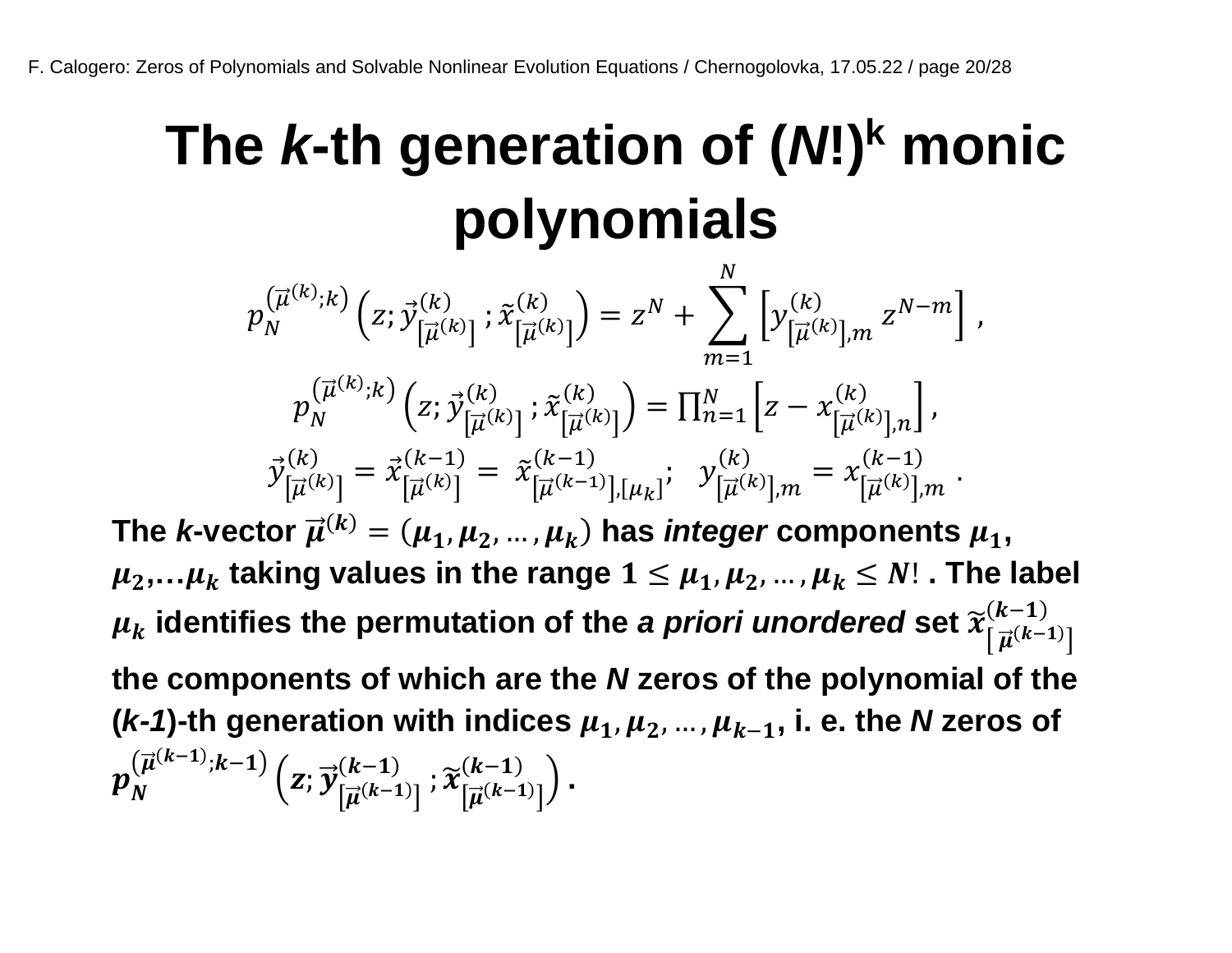**Question**: Why introduce this notion of generations of monic polynomials?

**Reply**: **Why not?** And note the possibility mentioned above to generate many *solvable* dynamical systems---including many-body problems of Newtonian type ("accelerations equal forces")---associated with such polynomials. **Question to the audience**: is this notion of *generations of polynomials* new? Has it already been investigated?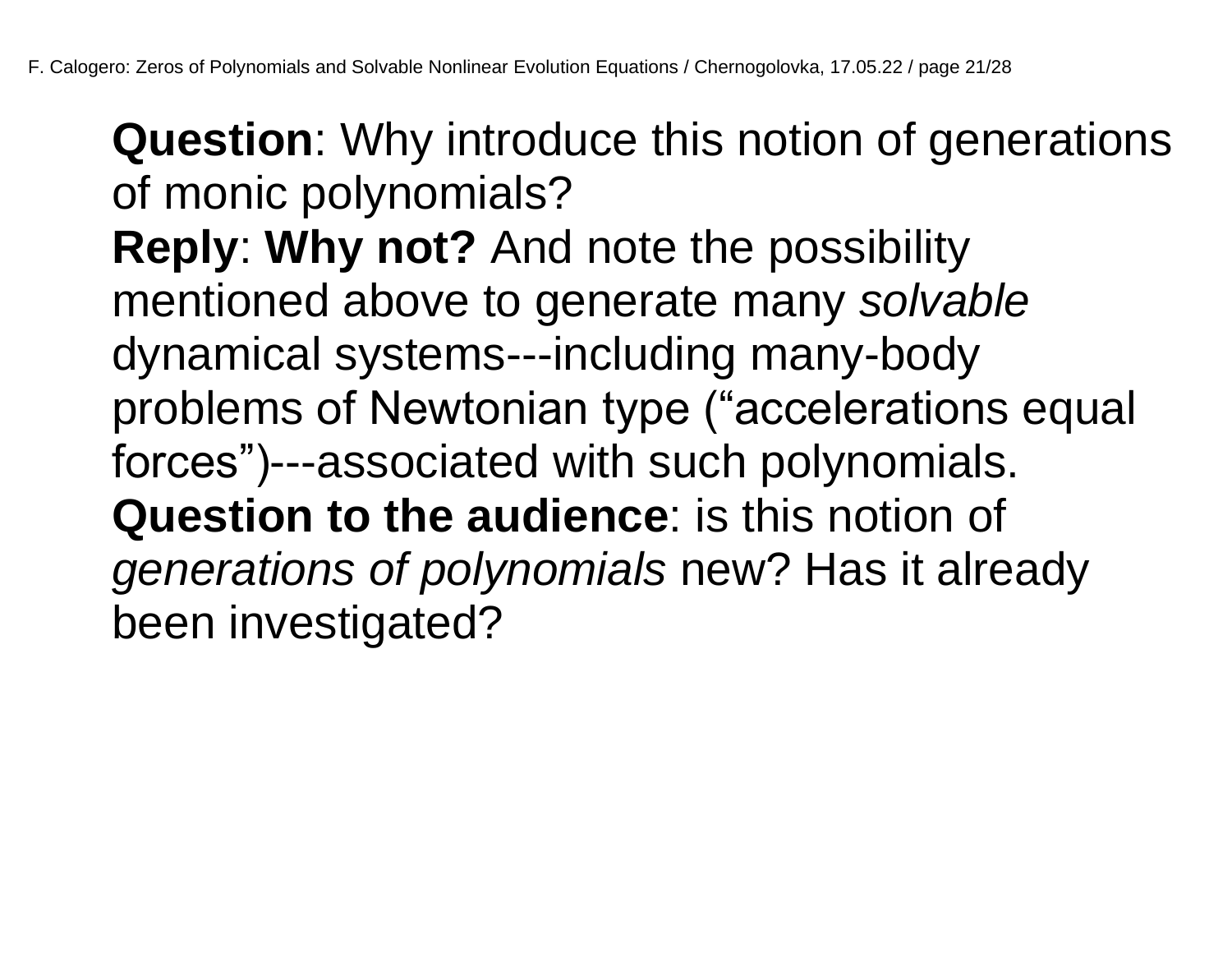## **The Ulam problem**

Definition of (monic) "peculiar" polynomial:  $p_N^{(p)}(z)$ A (monic) polynomial of degree *N* is **peculiar** if (an appropriate permutation of its) *N* zeros coincide with its *N* coefficients, or equivalently if it vanishes when its argument coincides with one of its *N* coefficients:

$$
p_N^{(p)}(z) = z^N + \sum_{m=1}^N y_m z^{N-m} = \prod_{n=1}^N (z - y_n),
$$
  

$$
p_N^{(p)}(y_n) = 0, \qquad n = 1, ..., N.
$$

This notion (not the name "peculiar") was introduced by S. Ulam, see *A collection of mathematical problems*, Interscience, New York, 1960, p. 30 f.; and he raised the issue of how many such polynomials of degree *N* exist.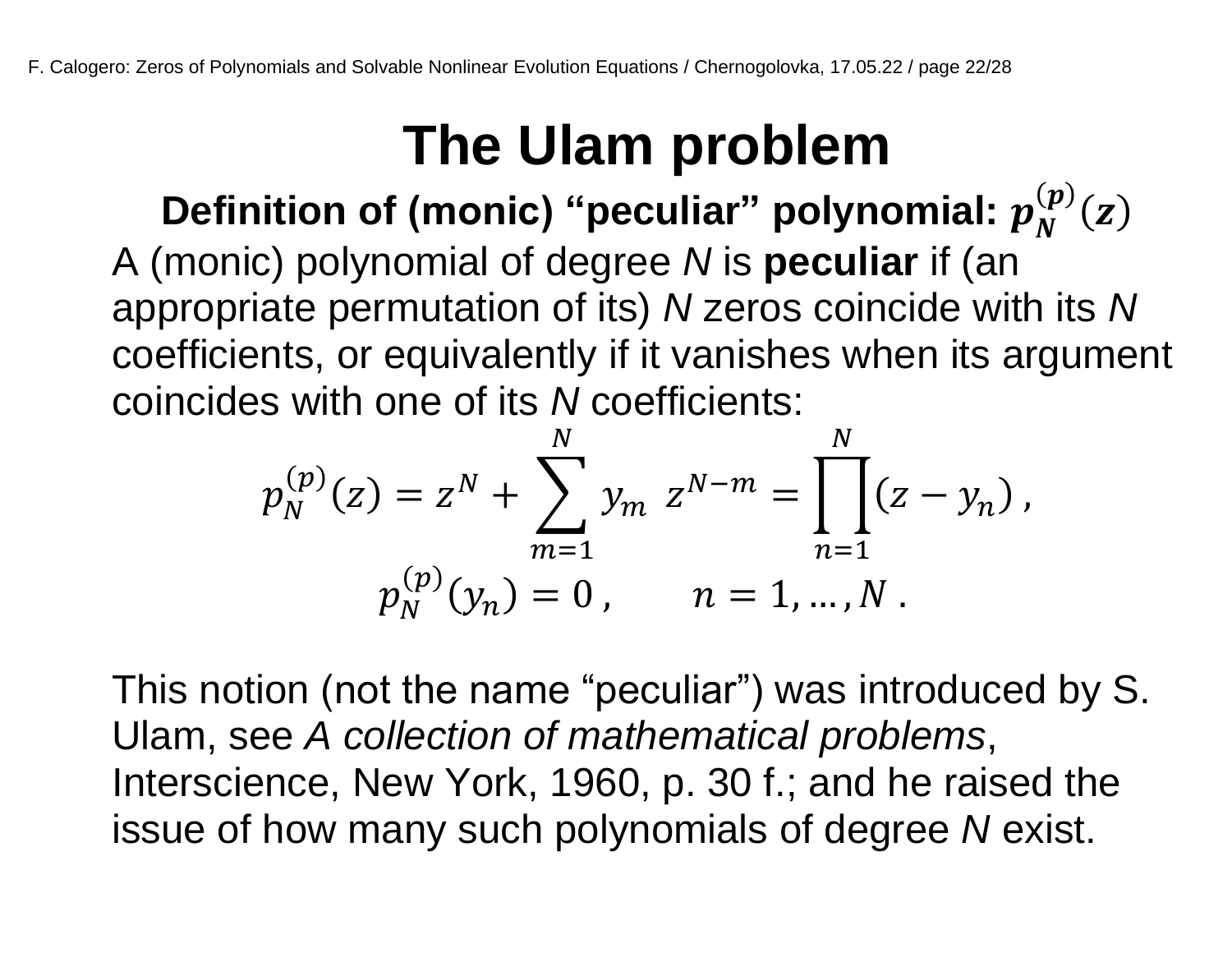It is easily seen that this question can be refined by introducing two separate subcategories of peculiar polynomials, which we call *truly peculiar* polynomials  $(p_N^{(tp)}(z))$  respectively **zero peculiar** polynomials  $(p_N^{(zp)}(z))$ . The *truly peculiar* polynomials are those *peculiar* polynomials which feature no vanishing coefficient (and of course no vanishing zero); the *zero peculiar* polynomials are those *peculiar* polynomials which possess one or more **vanishing** coefficient (and zero). The motivation for introducing this distinction is due to the following obvious formula:

$$
p_N^{(zp)}(z) = z^k p_{N-k}^{(tp)}(z) , \ \ k = 1, 2, ... N .
$$

Hence one can only focus on the *truly peculiar* polynomials.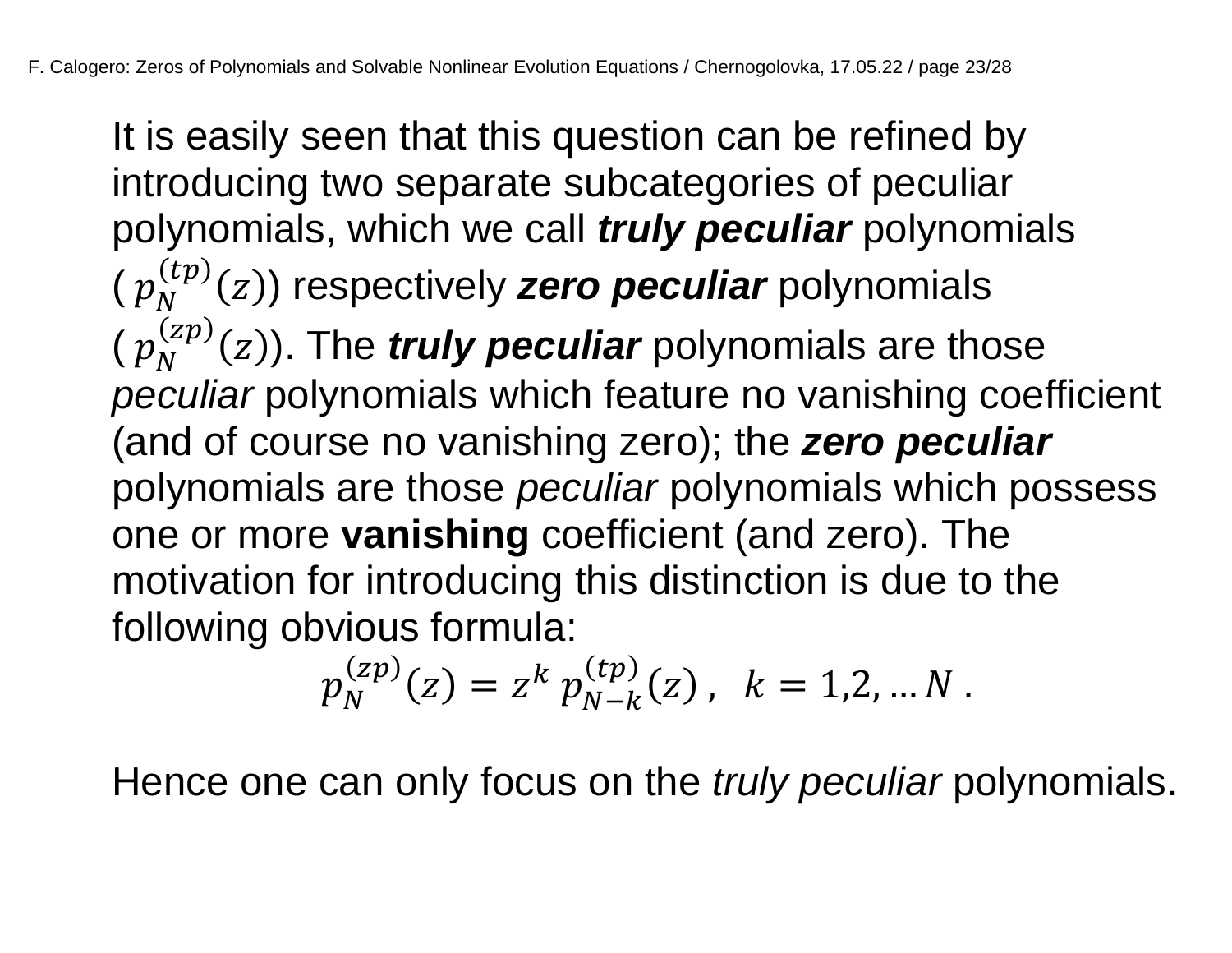The question of how many *truly peculiar* polynomials exist was answered in 1966, but only in the *real* number context: Paul R. Stein, "On Polynomial Equations with Coefficients Equal to Their Roots", Amer. Math. Monthly **73**, 272-274 (1996). He showed that there are no such polynomials with degree *N>4* , and found *all* these polynomials with degree *N=2,3,*respectively *4*: there are just 1, 2 respectively 1 such *tp-polynomials*:

$$
N = 2: \quad p_2^{(tp)}(z) = z^2 + z - 2 = (z - 1)(z + 2);
$$
\n
$$
N = 3: \quad p_3^{(tp)}(z) = z^3 + z^2 - z - 1 = (z - 1)(z + 1)^2 ,
$$
\n
$$
z^3 + y_1 z^2 + y_2 z + y_3 = (z - y_1)(z - y_2)(z - y_3)
$$
\n
$$
y_1 = y, \quad y_2 = -\frac{1}{y}, \quad y_3 = \frac{1}{(y + 1)}
$$
\n
$$
y = SingleRealRootOf[2y^3 + 2y^2] = 1].
$$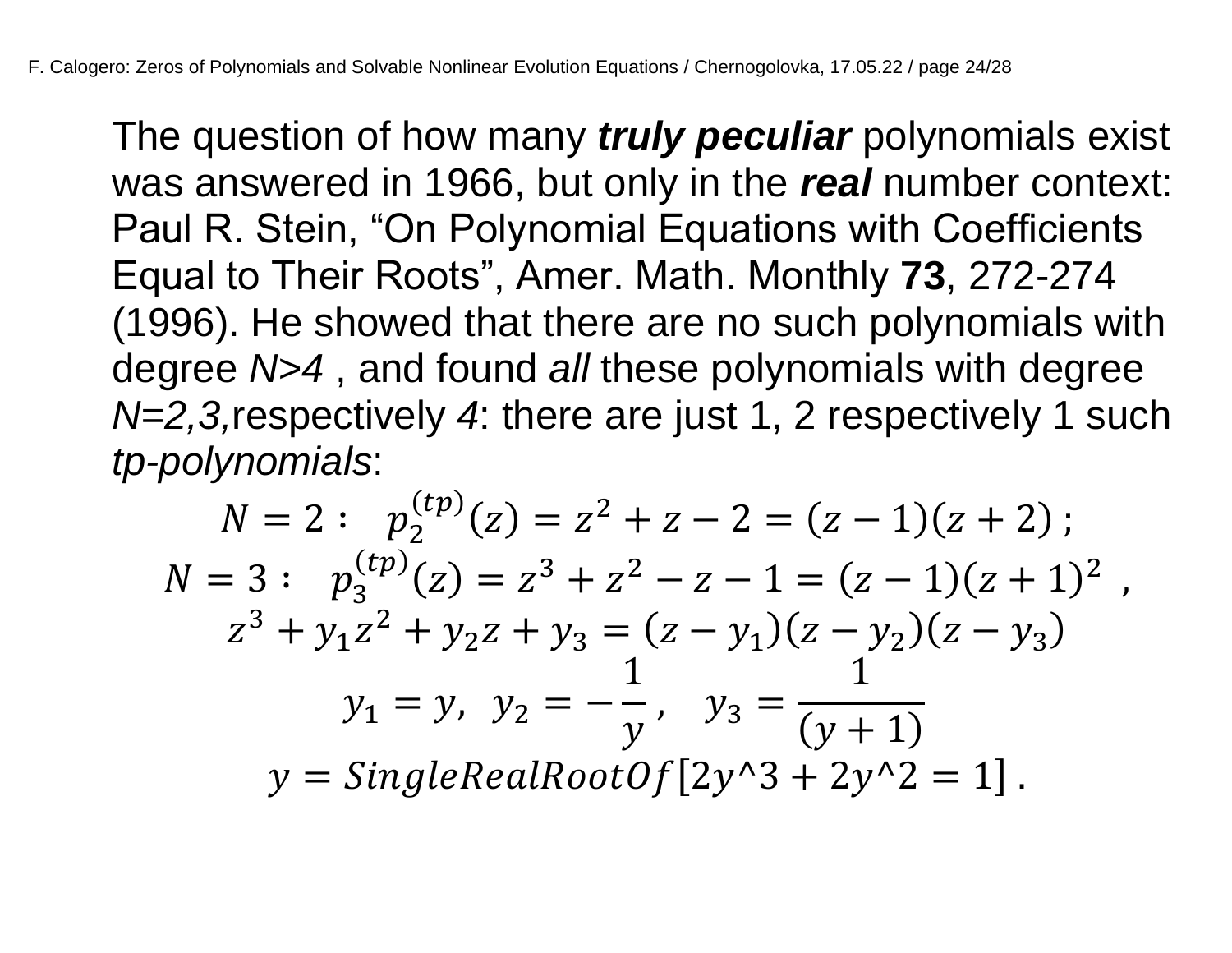F. Calogero: Zeros of Polynomials and Solvable Nonlinear Evolution Equations / Chernogolovka, 17.05.22 / page 25/28

$$
N = 4: \quad p_4^{(tp)}(z) = z^4 + y_1 z^3 + y_2 z^2 + y_3 z + y_4
$$
  
=  $(z - y_1)(z - y_2)(z - y_3)(z - y_4)$ ,  

$$
y_1 = 1, \quad y_2 = y, \quad y_3 = \frac{1}{y}, \quad y_4 = y_1 y_2 y_3
$$
  

$$
y = SingleRealRootOf[y^3 + 2y^2 + y = -1].
$$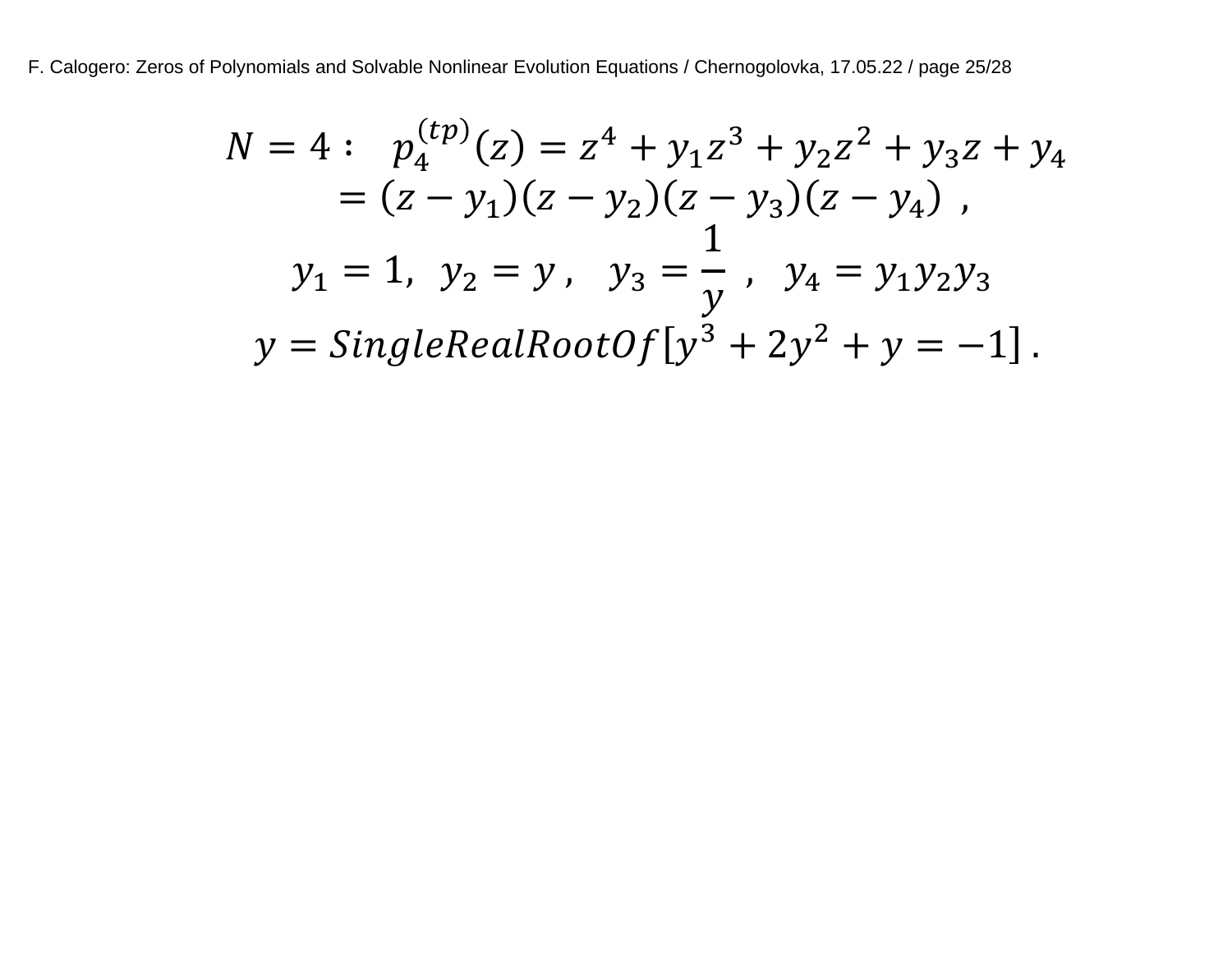**Our findings with F. Leyvraz [16, 17] Proposition**. (i) The number  $v_p(N)$  of p-polynomials is *N*!. (ii) For all values of *N*≠4 the number  $v_{zp}(N)$  of *zppolynomials* is  $(N-1)!$ , and the number  $v_{tp}(N)$  of *tppolynomials* is *N*!-(*N-1*)!=(*N-1*) (*N-1*)!. (iii) In the exceptional  $N=4$  case  $v_{tn}(4)=17=4!$ -3!-1 and  $v_{zp}(4)=7=3!+1$  (with a *zppolynomial* counted twice because of its multiplicity: see below). This of course implies that the rule  $\nu_p(N) = \nu_{tp}(N) + \nu_{zp}(N)$ 

holds for all *N*; while for *N*=2, 3, 4, 5, 6... ,

 $v_{tp}(N) = 1, 4, 17, 96, 600, ...$ 

(recall that, as reported above, in the real context the corresponding numbers are 1, 2, 1, 0, 0,  $\dots$ ).  $\Box$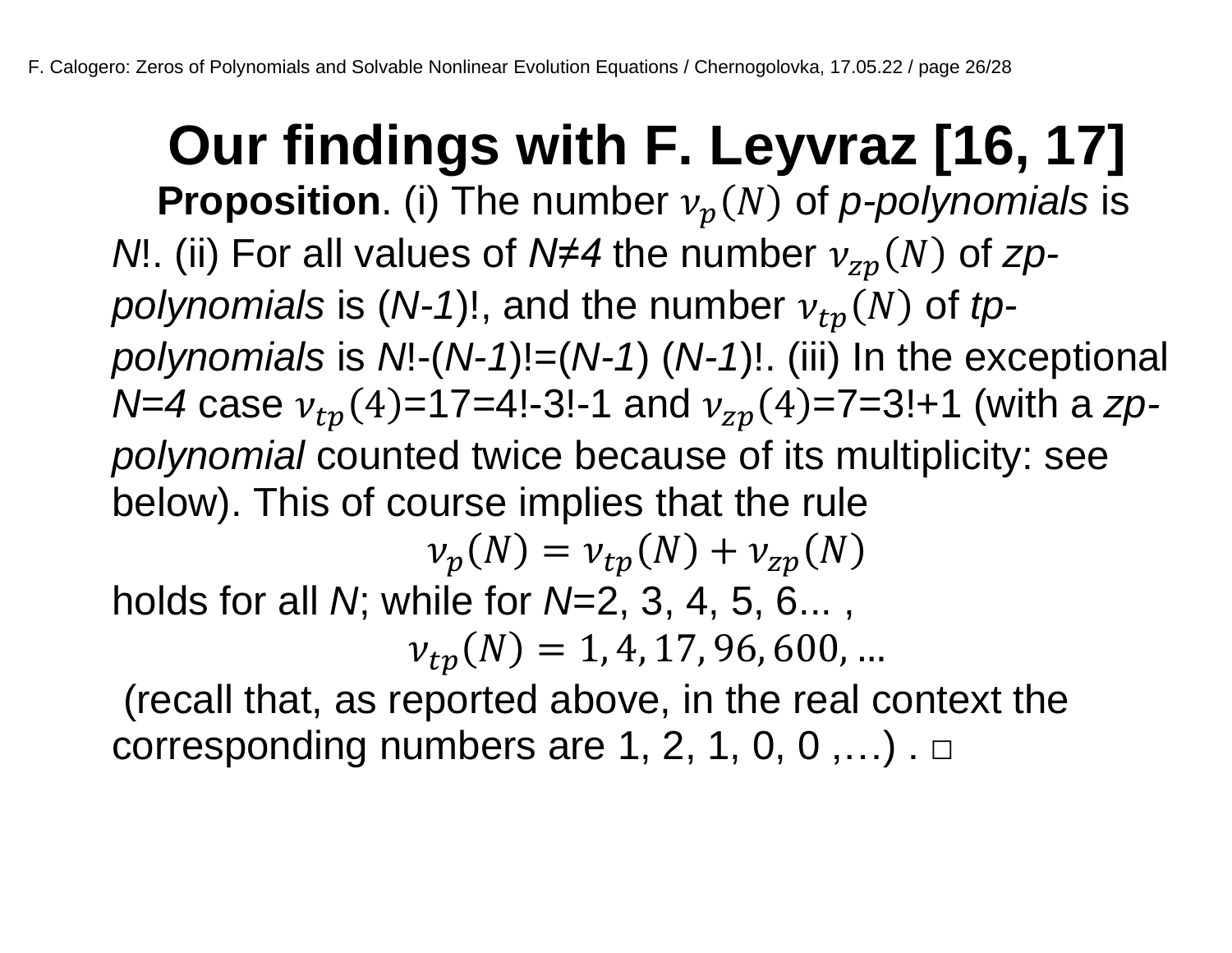**Remark**. Let us reemphasize that, in counting these polynomials, account must be taken of their multiplicity, i. e. of the fact that some of them may coincide: in the same sense as in the formulation of the fundamental theorem of algebra which states that a polynomial of degree *N* features precisely *N* zeros provided account is taken of the multiplicity of each of these zeros, in the exceptional cases of polynomials featuring multiple zeros. (But for a clarification in our context of the notion of the multiplicity of *p-polynomials*, and examples for *N=1,2,3,4,5*, see [17] and [18]; and note also that these findings contain a conjectural element…).